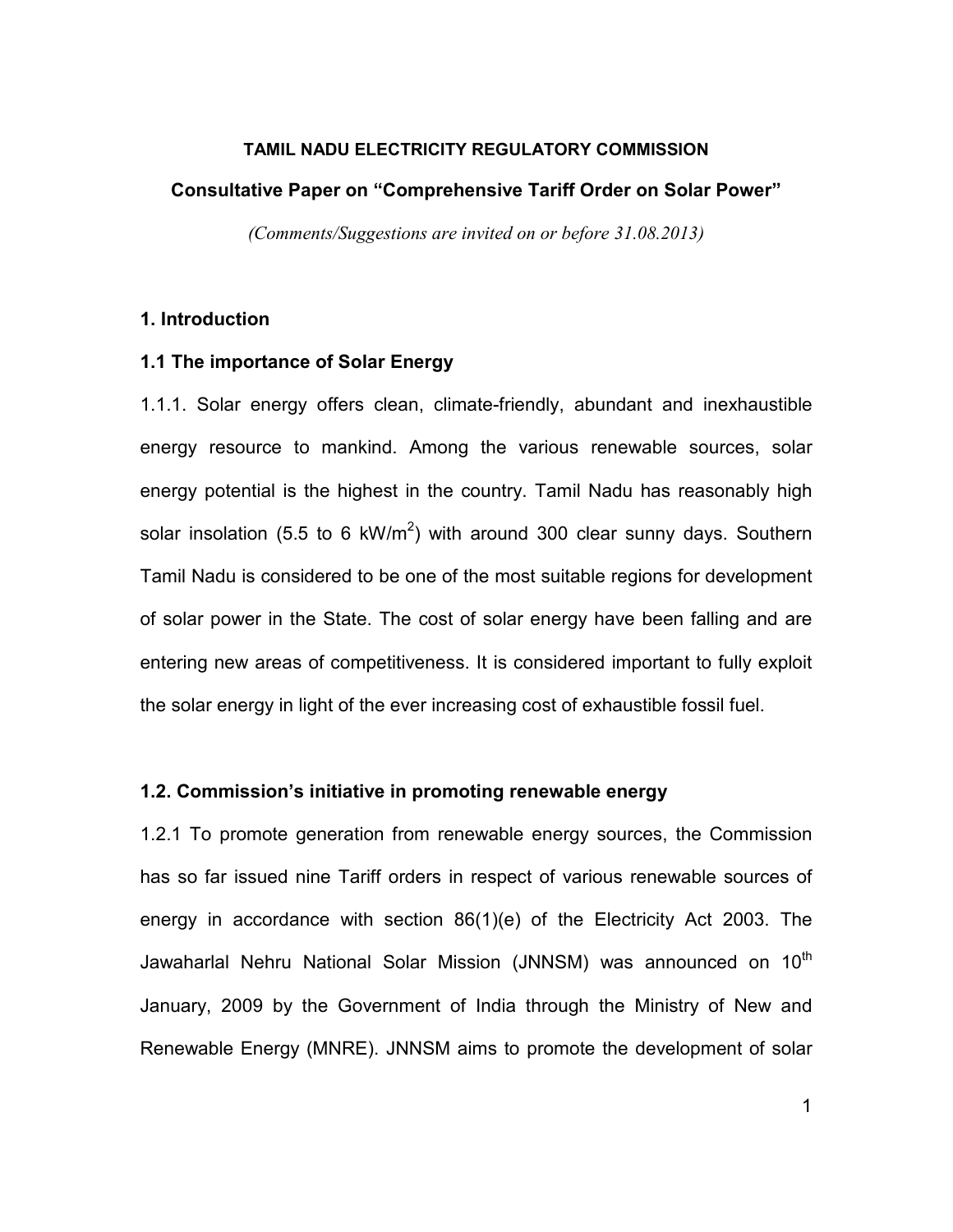energy for grid connected and off-grid power generation. The ultimate objective is to make solar power competitive with fossil fuel based power. In pursuance of the above, the Commission in order No. 1 and 2 dated 27/5/2010 & 8/7/2010 respectively determined the tariff for Solar PV and Solar Thermal power under the Jawaharlal Nehru National Solar Mission (JNNSM). These orders were issued for the specific purpose of the projects connected at HT level of distribution network (below 33kV) with installed capacity of 1MW and upto 3 MW under JNNSM.

#### 1.3 Need for the Consultative paper

1.3.1 The Government of Tamil Nadu has launched the Tamil Nadu Solar Energy Policy 2012 to promote harnessing of this renewable source to the maximum extent in order to ease the power situation in the State. It has been envisioned to add about 3000MW by the year 2015 under the Policy. The Commission has also issued Order 1 dated 07/03/2013 on the "Issues related to Tamil Nadu solar energy policy 2012". In this Order, it has been specified that the Commission will issue a separate order on the open access and other charges related to solar power. In line with the above, the Commission proposes to issue a "Comprehensive tariff order on solar power" for purchase of solar power by distribution licensees in the State and to deal with other related issues. This consultative paper has been prepared for this purpose.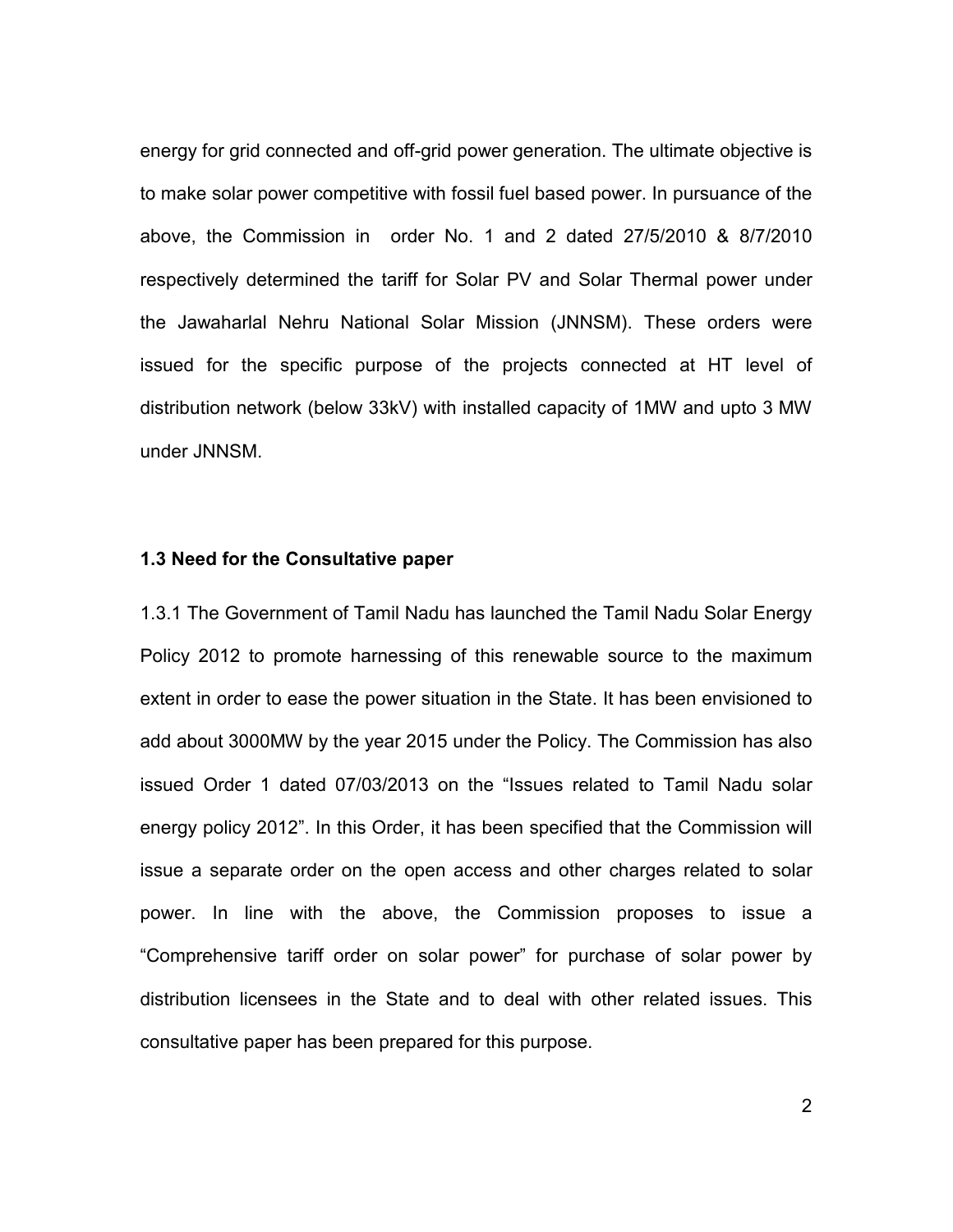### 2. Technology

#### 2.1. Solar Photovoltaic Technology

2.1.1. Photovoltaics (PV) is the direct method of converting sunlight into electricity through a device known as the "Solar Cell". Many different solar cell technologies such as mono-crystalline and poly-crystalline silicon; thin films such as amorphous silicon, micromorph, cadmium telluride, copper indium gallium selenide; and concentrator-based high-efficiency III-V, etc. are available in the market today. Further, substantial R&D efforts are also underway globally for enhancing efficiencies and reducing costs of these solar cells, as well as developing novel cell technologies.

#### 2.2. Solar Thermal Technology

2.2.1 Solar thermal technologies, also known as concentrated solar thermal (CST) technologies, typically concentrate the direct component of sunlight or the direct normal incidence (DNI) to attain high temperatures and consequently generate electricity. The concentration is achieved typically through various reflection methodologies, which define these technologies. There are four primary solar thermal technologies, which include (i) parabolic trough, (ii) linear Fresnel, (iii) central receiver, and (iv) parabolic dish technologies. In addition to different construction of reflectors, these technologies also differ based on reliability, maturity, and economics.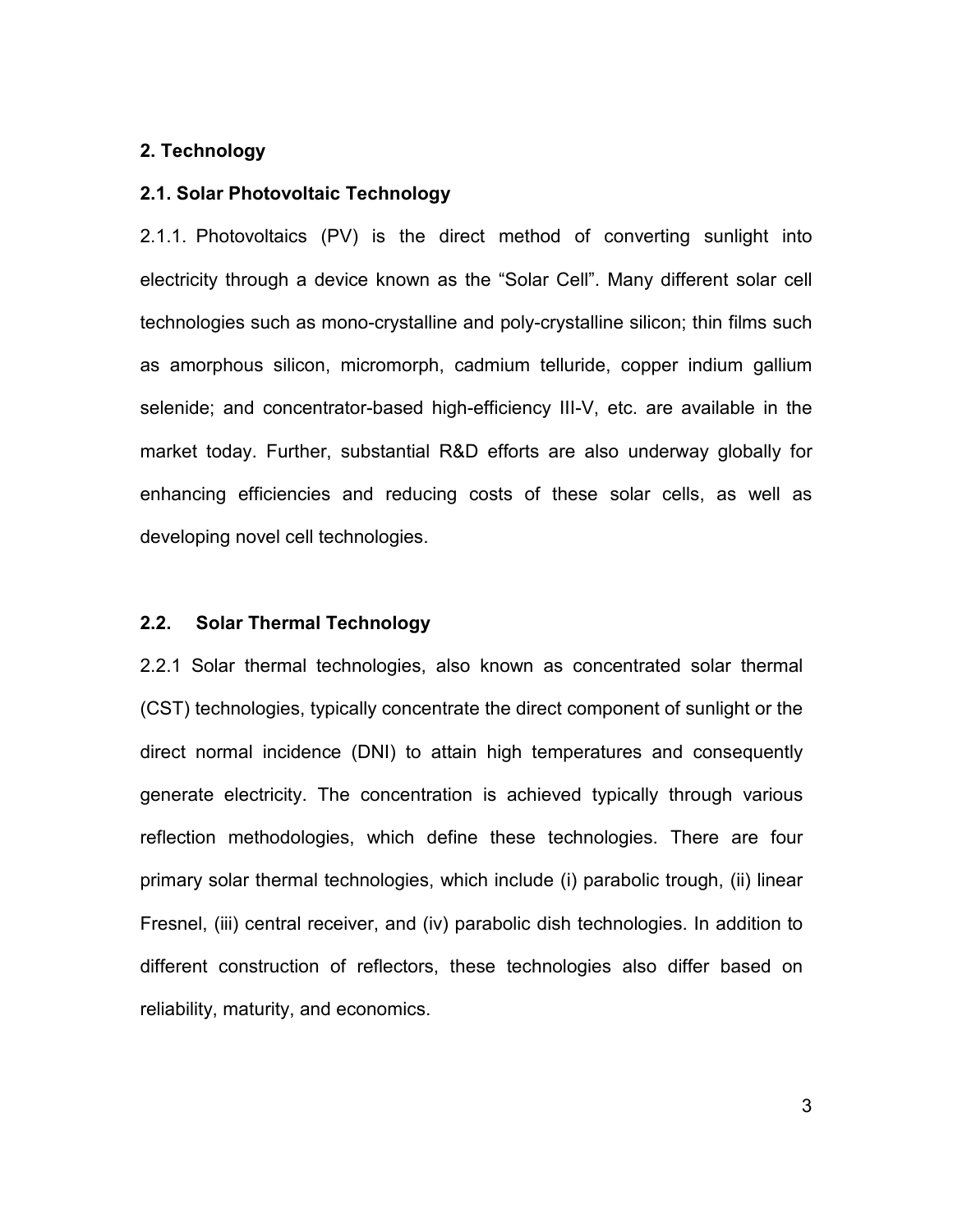2.2.2 One of the advantages of solar thermal technologies is that they can be designed to perform for longer hours even after sunset by incorporating storage of heat energy and hence enhancing the capacity utilization factor. Further, conventional power plants can be hybridized with solar thermal technologies to utilize the solar energy and yield higher outputs at lower conventional fuel consumptions.

### 2.3. Technologies and standards under consideration

2.3.1 Each of these technologies have different cost implications based on their efficiency, reliability, mounting, tracking, land, water and other requirements. The Commission has decided that the final selection of the technology shall be left to the Solar Power Developers.

2.3.2. The minimum technical requirements would be as per the specifications issued by MNRE and the developers will adhere to them.

### 3. Legal provisions

### 3.1. Related Provisions of Electricity Act, 2003

3.1.1 Relevant provisions of Electricity Act, 2003 are reproduced below.

"Section  $3(1)$ : The Central Government shall, from time to time, prepare the National Electricity Policy and tariff policy, in consultation with the State Governments and the Authority for development of the power system based on optimal utilisation of resources such as coal, natural gas, nuclear substances or materials, hydro and renewable sources of energy.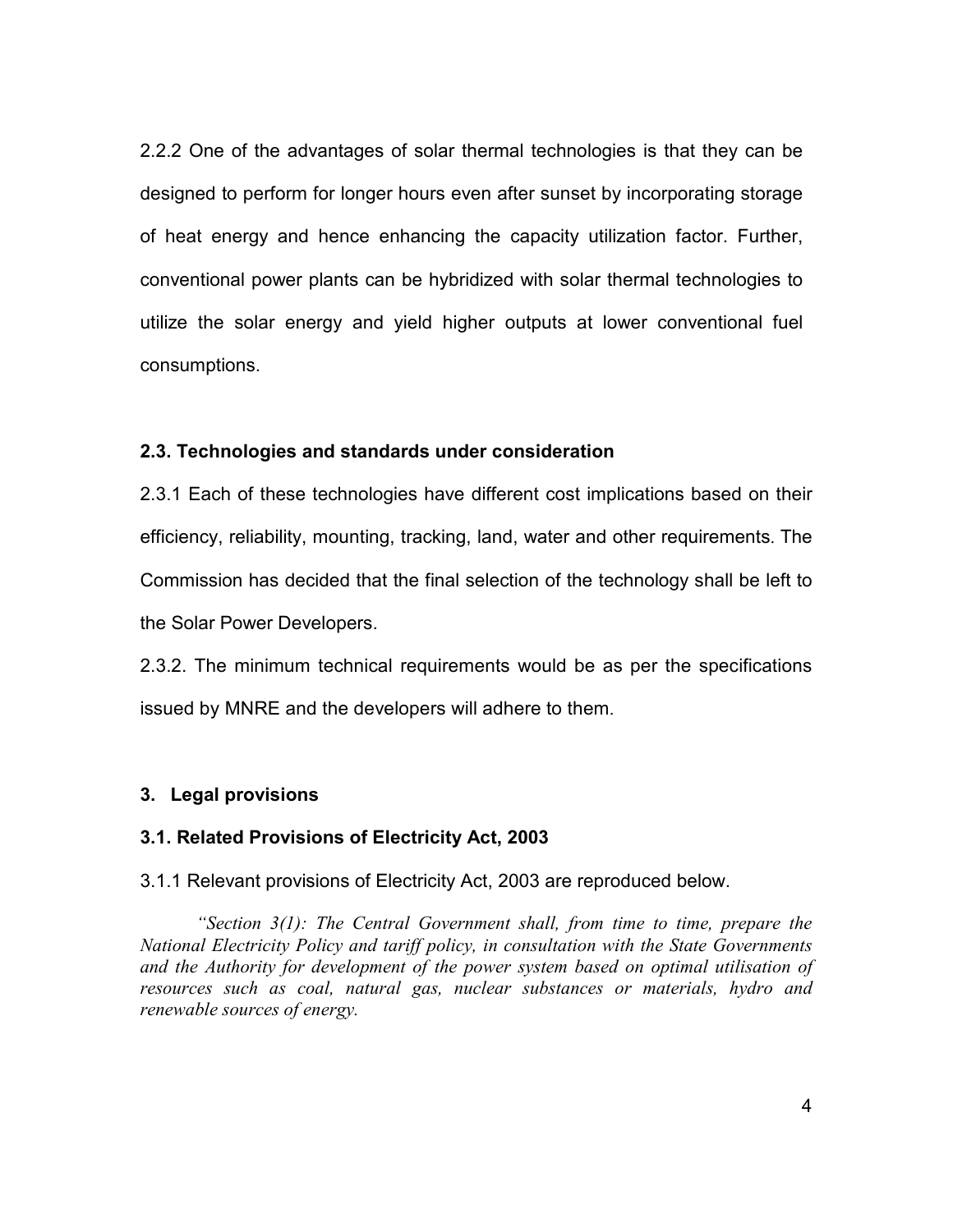Section 61: The Appropriate Commission shall, subject to the provisions of this Act, specify the terms and conditions for the determination of tariff, and in doing so, shall be guided by the following namely

…………………………………………………………………………………………………

(h) the promotion of cogeneration and generation of electricity from renewable sources of energy;

(i) the National Electricity Policy and Tariff Policy.

Section 62(1): The appropriate Commission shall determine the tariff in accordance with the provisions of this  $Act$  for  $-$ (a) Supply of electricity by a generating company to a distribution licensee:

Section 62(2): The appropriate Commission may require a licensee or a generating company to furnish separate details, as may be specified in respect of generation, transmission and distribution for determination of tariff.

Section 62(5): The Commission may require a licensee or a generating company to comply with such procedures as may be specified for calculating the expected revenues from the tariff and charges which he or it is permitted to recover.

Section 86(1)(e): The State Commission shall promote cogeneration and generation of electricity from renewable sources of energy by providing suitable measures for connectivity with the grid and sale of electricity to any person, and also specify, for purchase of electricity from such sources, a percentage of the total consumption of electricity in the area of a distribution licensee;"

### 3.2. Related Provisions of National Electricity Policy

3.2.1 Relevant provisions of National Electricity Policy are reproduced below:

"Section 5.2.20 "Feasible potential of non-conventional energy resources, mainly small hydro, wind and bio-mass would also need to be exploited fully to create additional power generation capacity. With a view to increase the overall share of non-conventional energy sources in the electricity mix, efforts will be made to encourage private sector participation through suitable promotional measures.

Section 5.12.2 The Electricity Act 2003 provides that co-generation and generation of electricity from non-conventional sources would be promoted by the SERCs by providing suitable measures for connectivity with grid and sale of electricity to any person and also by specifying, for purchase of electricity from such sources, a percentage of the total consumption of electricity in the area of a distribution licensee. Such percentage for purchase of power from non-conventional sources should be made applicable for the tariffs to be determined by the SERCs at the earliest. Progressively the share of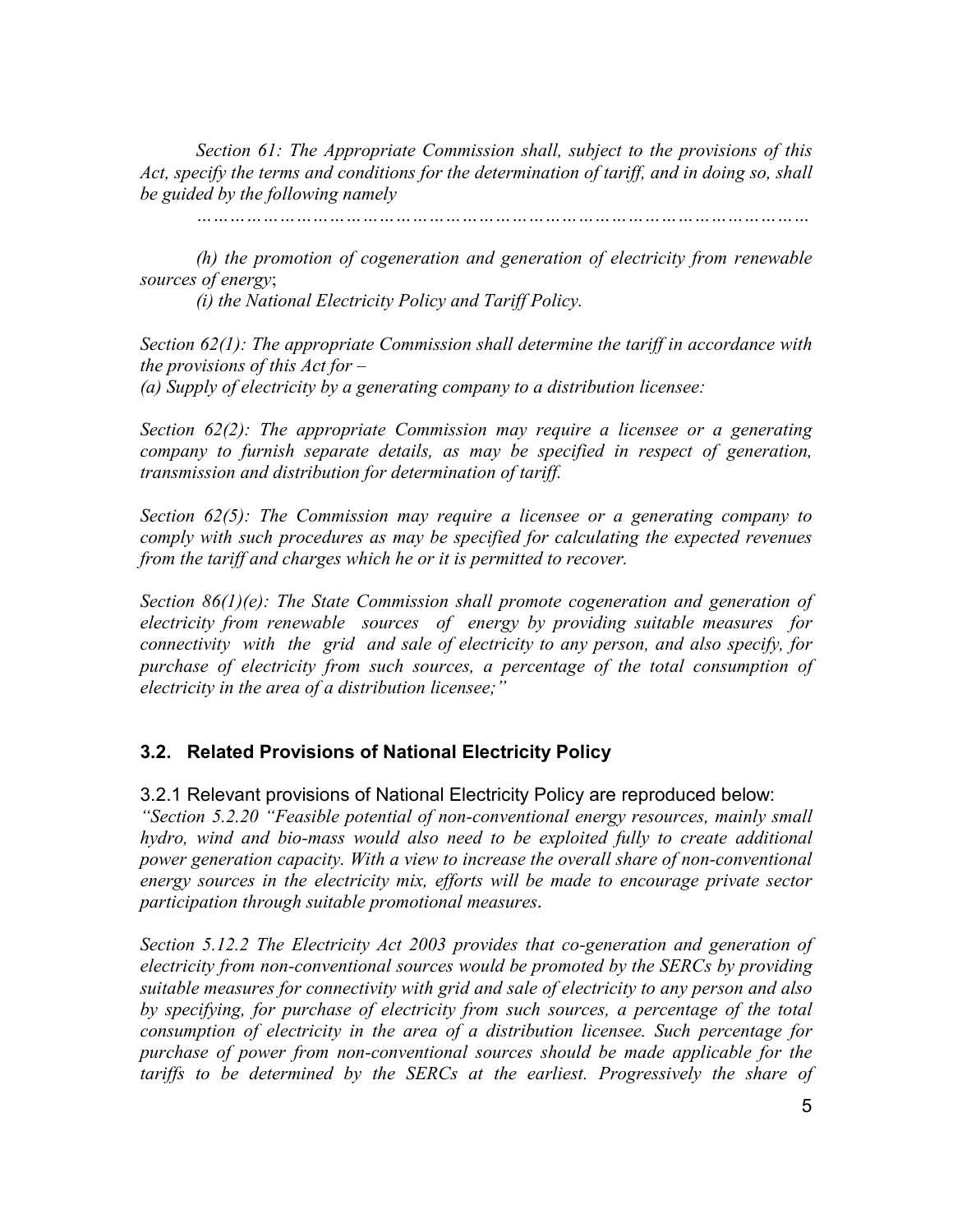electricity from non-conventional sources would need to be increased as prescribed by State Electricity Regulatory Commissions. Such purchase by distribution companies shall be through competitive bidding process. Considering the fact that it will take some time before non-conventional technologies compete, in terms of cost, with conventional sources, the Commission may determine an appropriate differential in prices to promote these technologies."

## 3.3. Related Provisions of Tariff Policy:

3.3.1 Relevant provisions of Tariff Policy are reproduced below.

"Para 6.4 "(1) Pursuant to provisions of section  $86(1)(e)$  of the Act, the Appropriate Commission shall fix a minimum percentage for purchase of energy from such sources taking into account availability of such resources in the region and its impact on retail tariffs. Such percentage for purchase of energy should be made applicable for the tariffs to be determined by the SERCs latest by April 1, 2006.

 It will take some time before non-conventional technologies can compete with conventional sources in terms of cost of electricity. Therefore, procurement by distribution companies shall be done at preferential tariffs determined by the Appropriate Commission.

(2) Such procurement by Distribution Licensees for future requirements shall be done, as far as possible, through competitive bidding process under Section 63 of the Act within suppliers offering energy from same type of non-conventional sources. In the long-term, these technologies would need to compete with other sources in terms of full costs."

# 3.4. Commission's Regulations on Power Procurement from New and Renewable Sources:

This consultative paper has been prepared in consonance with Commission's regulation on "Power Procurement from New and Renewable Sources of Energy Regulations 2008" notified on 8.02.2008. This regulation was subsequently amended from time to time, as required.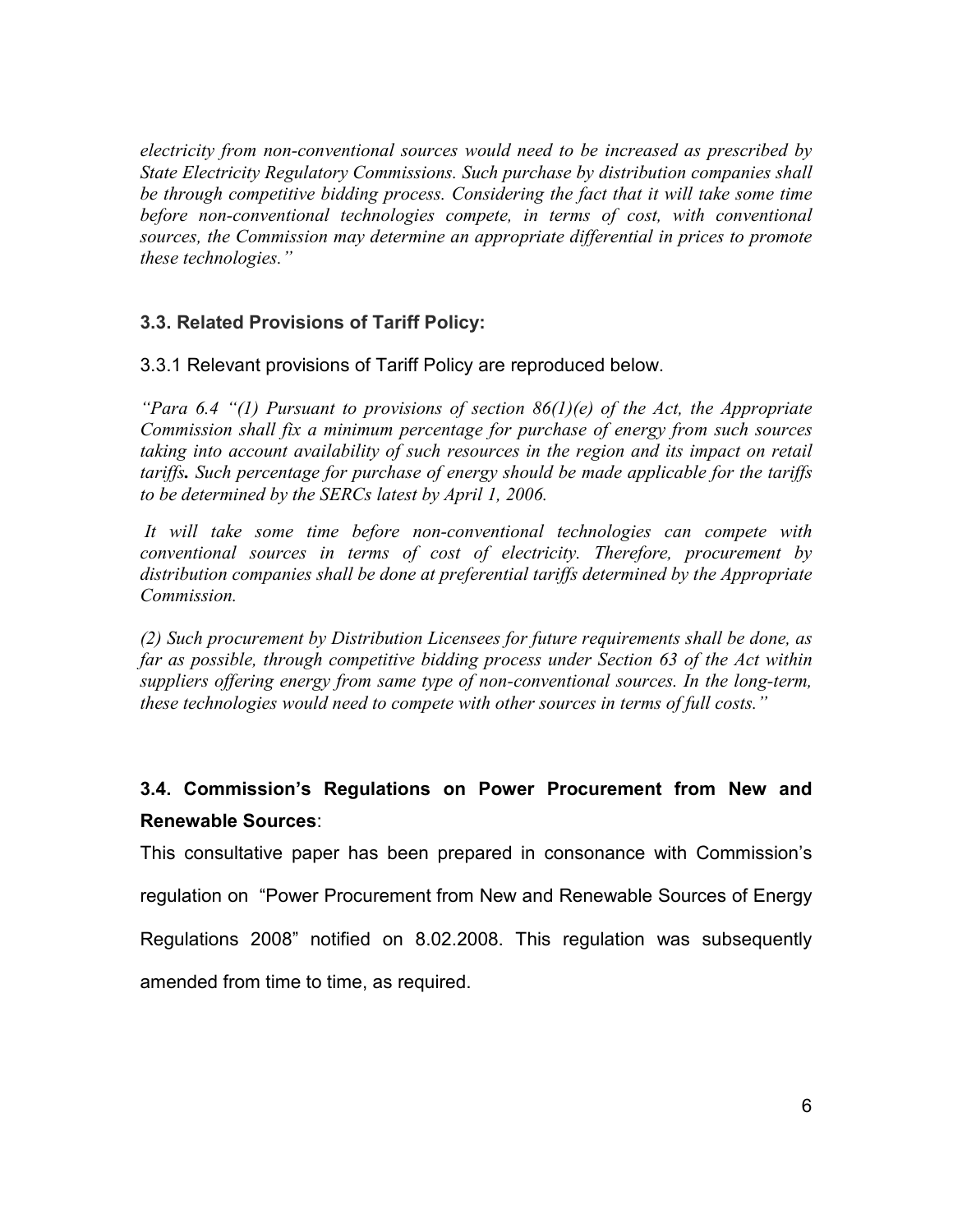#### 4. Power position in Tamil Nadu

4.1. The generating capacity connected to the TANGEDCO's grid including the allocation from Central Generating stations is 10722 MW as on 01/03/2013 comprising of 2,970 MW from TANGEDCO's four thermal stations, 516 MW from four gas turbine stations, 2224 MW from hydro stations, 17.5 MW from TANGEDCO's wind farm, 1,180 MW from private sector power projects, 274 MW as contribution to Tamil Nadu grid by sale of electricity from captive generating plants, 3519 MW as Tamil Nadu's share from central generating stations and 100 MW as external assistance.

4.2. Generating capacity from privately owned wind farms is 7114.61 MW as on 01/03/2013. The installed capacity of cogeneration in sugar mills is 576 MW and biomass power projects is 168 MW. The installed capacity of solar PV project is 7 MW.

4.3. The average power availability during the previous quarter of 2012-13 was around 9000 MW. The expected peak may vary from 11500 MW to 12000 MW which leaves a deficit of around 3000 MW. The peak power requirement is increasing at the rate of around 8% annually in the State and the demand is always exceeding the supply. Therefore any capacity addition at this time will help the State to a great extent to tide over the power shortage prevailing in the State.

7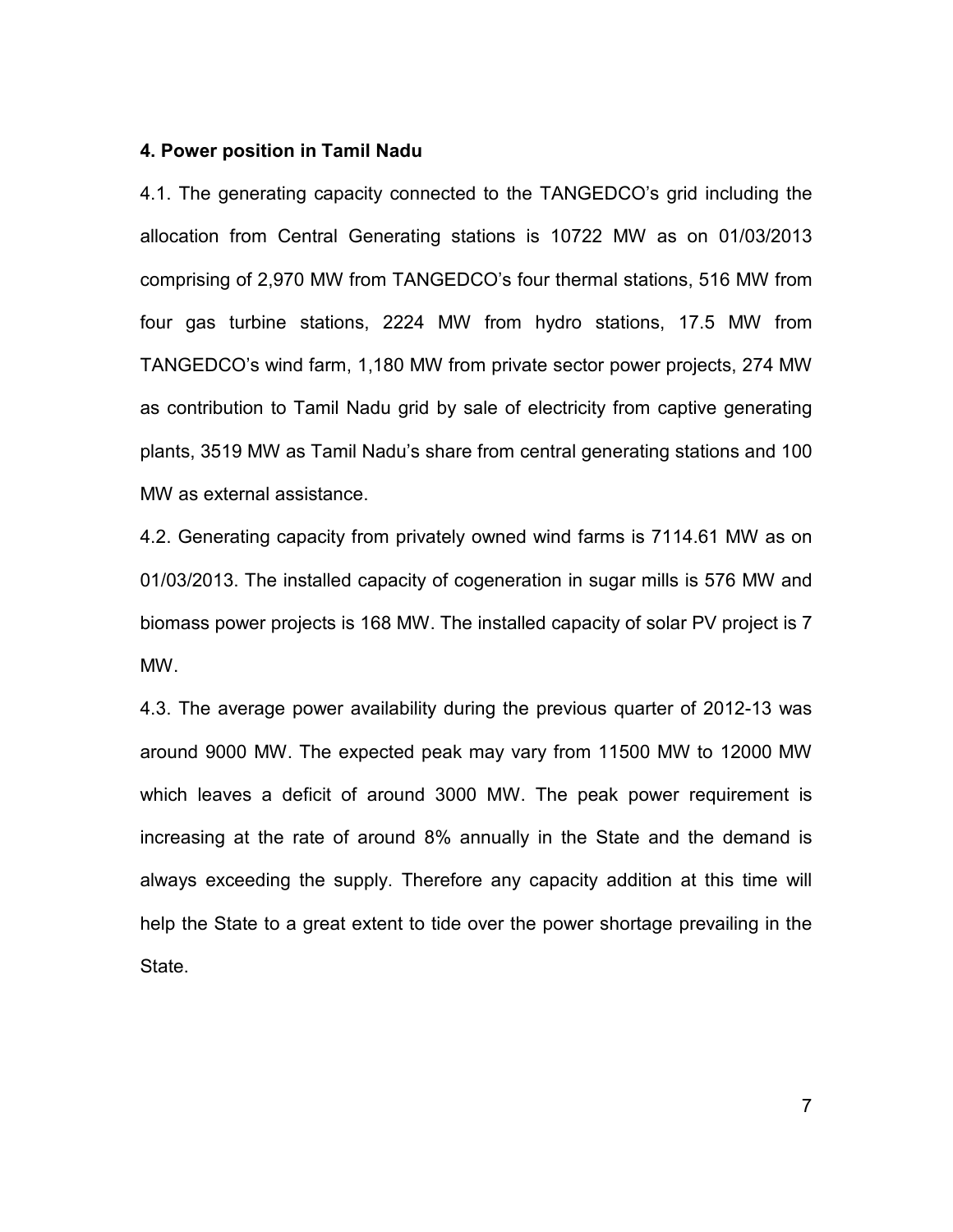#### 5. Solar power projects in Tamil Nadu.

#### 5.1 Solar plants commissioned/under commissioning

5.1.1 The first 5 MW grid connected solar photovoltaic power plant was commissioned in Tamil Nadu in Sivagangai District in December 2010 under the Demonstration Programme of Ministry of New and Renewable Energy (MNRE). Out of the 7 projects of 1 MW capacity each sanctioned to Tamil Nadu under the Roof Top PV & Small Solar Power Generation Programme(RPSSGP) of Jawaharlal Nehru National Solar Mission(JNNSM), 6 projects have been commissioned from June 2011 to June 2012. Under the NTPC Vidyut Vyapar Nigam (NVVN) Bundling Scheme, one 5 MW Solar PV Power Project has been commissioned in March 2012. Under REC scheme a project of 1 MW capacity has been commissioned in May 2012.

#### 6. Applicability of the proposed order

6.1 The Order shall come into force from the date of its issue. The tariff fixed in this order shall be applicable to all solar power plants commissioned during the control period of this Order. The tariff is applicable for purchase of solar power by Distribution Licensee from SPGs. The open access charges and other terms and conditions specified in the proposed Order shall be applicable to all the Solar energy generators, irrespective of their date of commissioning.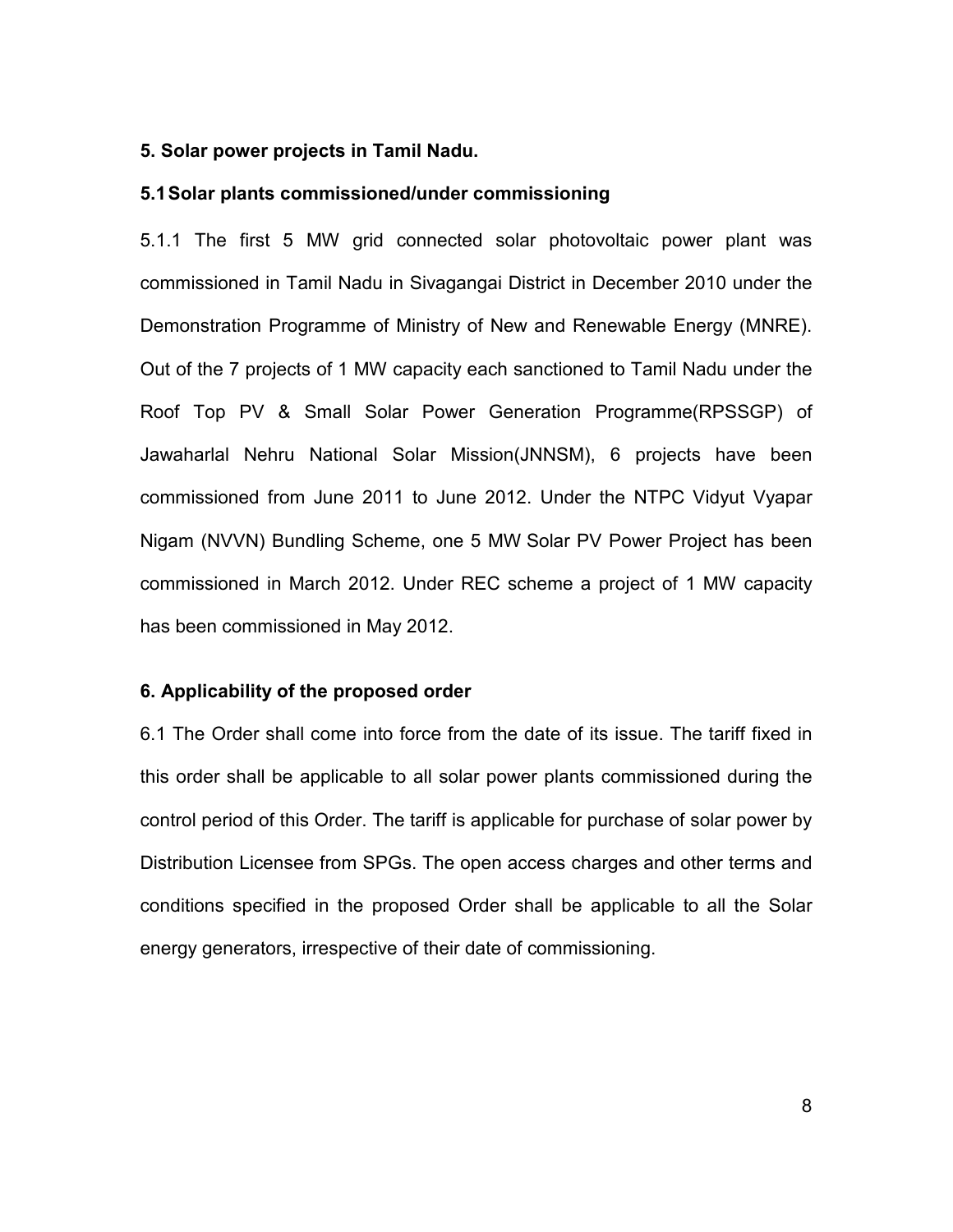## 7. Tariff Determination Process

7.1 With regard to tariff determination process, the relevant portion of Regulation

4 of the Power Procurement from New and Renewable Sources of Energy

Regulation, 2008 is reproduced below:

 "The Commission shall follow the process mentioned below for the determination of tariff for the power from new and renewable sources based generators, namely;-

a) initiating the process of fixing the tariff either suo motu or on an application filed by the distribution licensee or by the generator.

b) inviting public response on the suo motu proceedings or on the application filed by the distribution licensee or by the generator.

c) issuing general / specific tariff order for purchase of power from new and renewable sources based generators."

The Commission has prepared this consultative paper to elicit the views and

suggestions of the stake holders.

## 8. Tariff / Pricing Methodology

8.1 Tariff / Pricing Methodology specified in Regulation 4 of the Commission's

Renewable energy 2008 Regulation is reproduced below.

" While deciding the tariff for power purchase by distribution licensee from new and renewable sources based generators, the Commission shall, as far as possible, be guided by the principles and methodologies specified by:

(a) Central Electricity Regulatory Commission

(b) National Electricity Policy

(c) Tariff Policy issued by the Government of India

(d) Rural Electrification Policy

(e) Forum of Regulators (FOR)

(f) Central and State Governments

(3) The Commission shall, by a general or specific order, determine the tariff for the purchase of power from each kind of new and renewable sources based generators by the distribution licensee.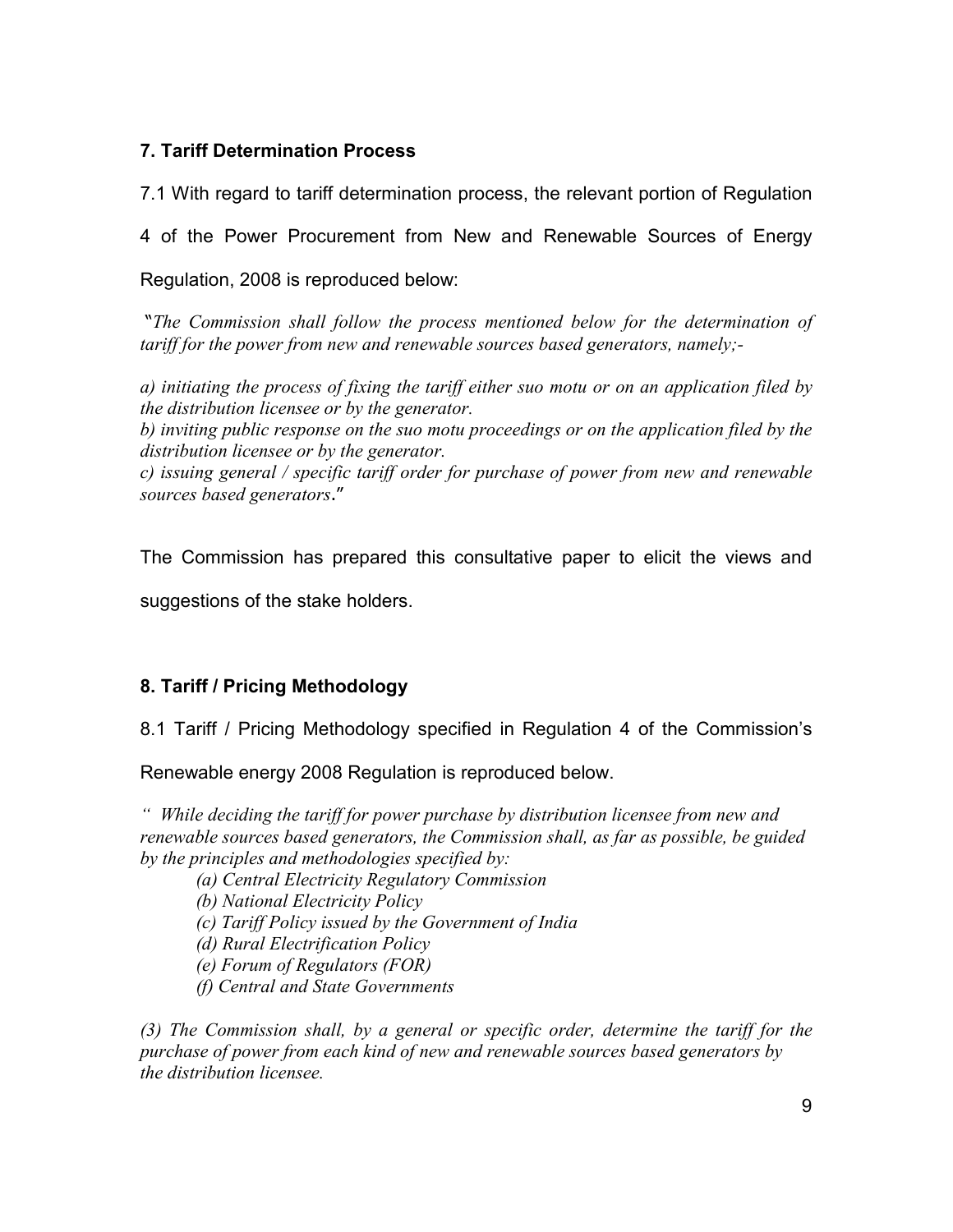Provided where the tariff has been determined by following transparent process of bidding in accordance with the guidelines issued by the Central Government, as provided under section 63 of the Act, the Commission shall adopt such tariff.

(4) While determining the tariff, the Commission may, to the extent possible consider to permit an allowance / disincentive based on technology, fuel, market risk, environmental benefits and social impact etc., of each type of new and renewable source.

(5) While determining the tariff, the Commission shall adopt appropriate financial and operational parameters.

(6) While determining the tariff the Commission may adopt I [appropriate tariff methodology]."

### 8.2. Project specific or Generalized Tariff

8.2.1 A generalized tariff mechanism would provide incentive to the investors for use of most efficient equipment to maximize returns and for selecting the suitable site while a project-specific tariff would provide each investor, irrespective of the machine type, the stipulated return on equity which, in effect, would shield the investor from the uncertainties involved. Capacity of most of the solar Photovoltaic and solar thermal projects is limited to a few MWs. Harnessing of this renewable source is still in its nascent stage. Hence it is not advisable to adopt project specific tariff in such a context. The Commission may issue a generalized tariff order for solar Photovoltaic and solar Thermal projects.

### 8.3. Cost-Plus Tariff Determination

8.3.1 Cost-plus tariff determination is a more practical method. It can be easily designed to provide adequate returns to the investor and a surety of returns will lead to larger investment in solar power plants. It is also in line with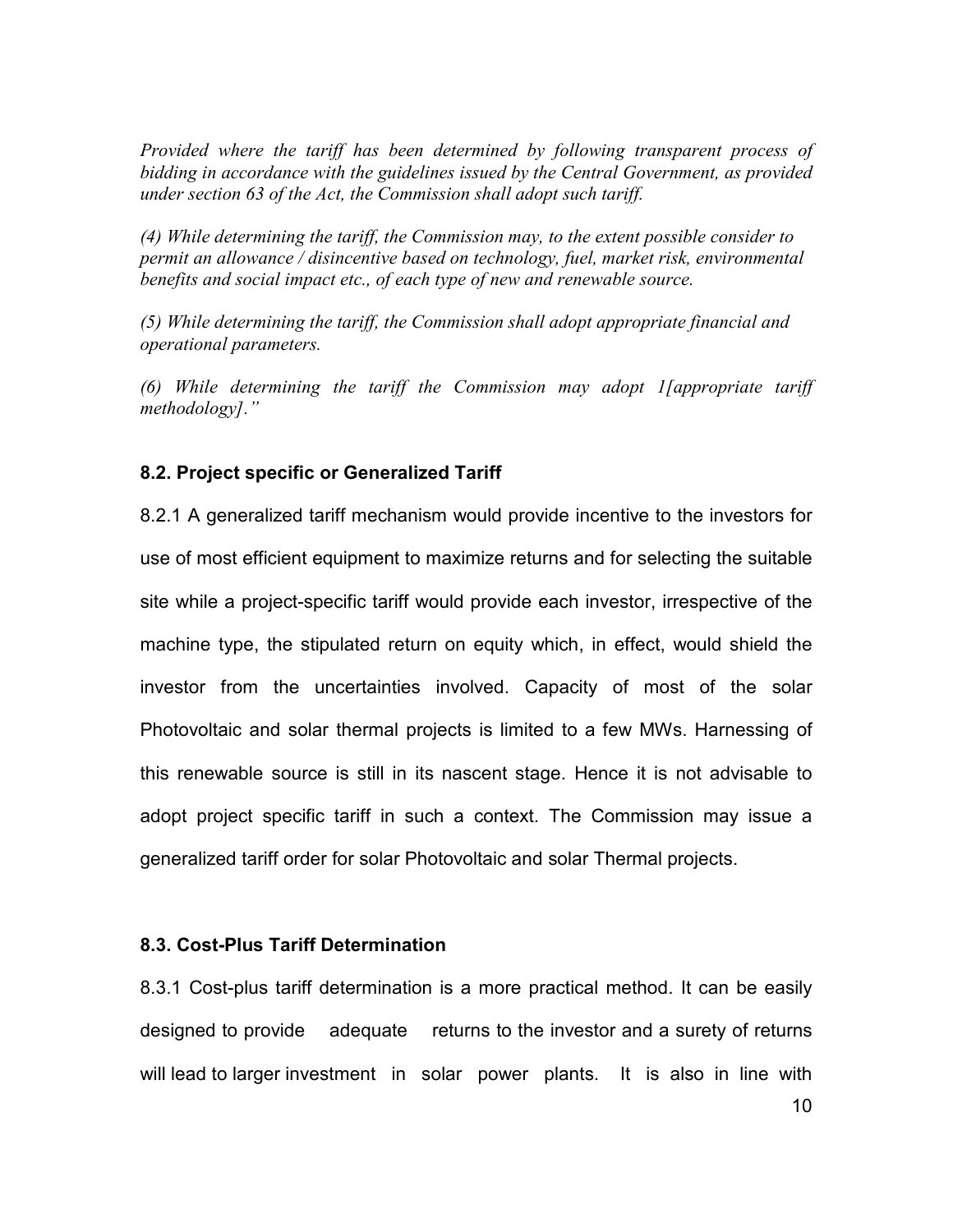Regulation 4(6) of "Power Procurement from New and Renewable Sources of Energy Regulations 2008". Therefore Cost-Plus average tariff is adopted for determination of tariff in respect of solar projects.

#### 8.4. Single Part vs. Two Part Tariff

8.4.1. Two part tariff is generally adopted when the variable component is significant. In the case of solar energy generation, solar energy being the motive force, no variable cost like fuel cost is involved. Operations, maintenance and insurance cost could be taken care of by adopting suitable parameters. Therefore, the Commission proposes to continue with the single-part tariff for solar energy generation. In the case of Wind energy, the Commission adopted cost plus single part average tariff for tariff determination. The Commission proposed to adopt the same methodology for Solar power in accordance with Clause 4.6 of Power Procurement from New and Renewable Energy Sources Regulations 2008.

### 9. Tariff Components

9.1 The Commission has carried out a detailed analysis of the existing policies/procedures and commercial mechanisms in respect of power generation from Solar based power plants. The tariff determined in a cost plus scenario, would depend significantly on the following operating and financial parameters:

1. Capital investment

11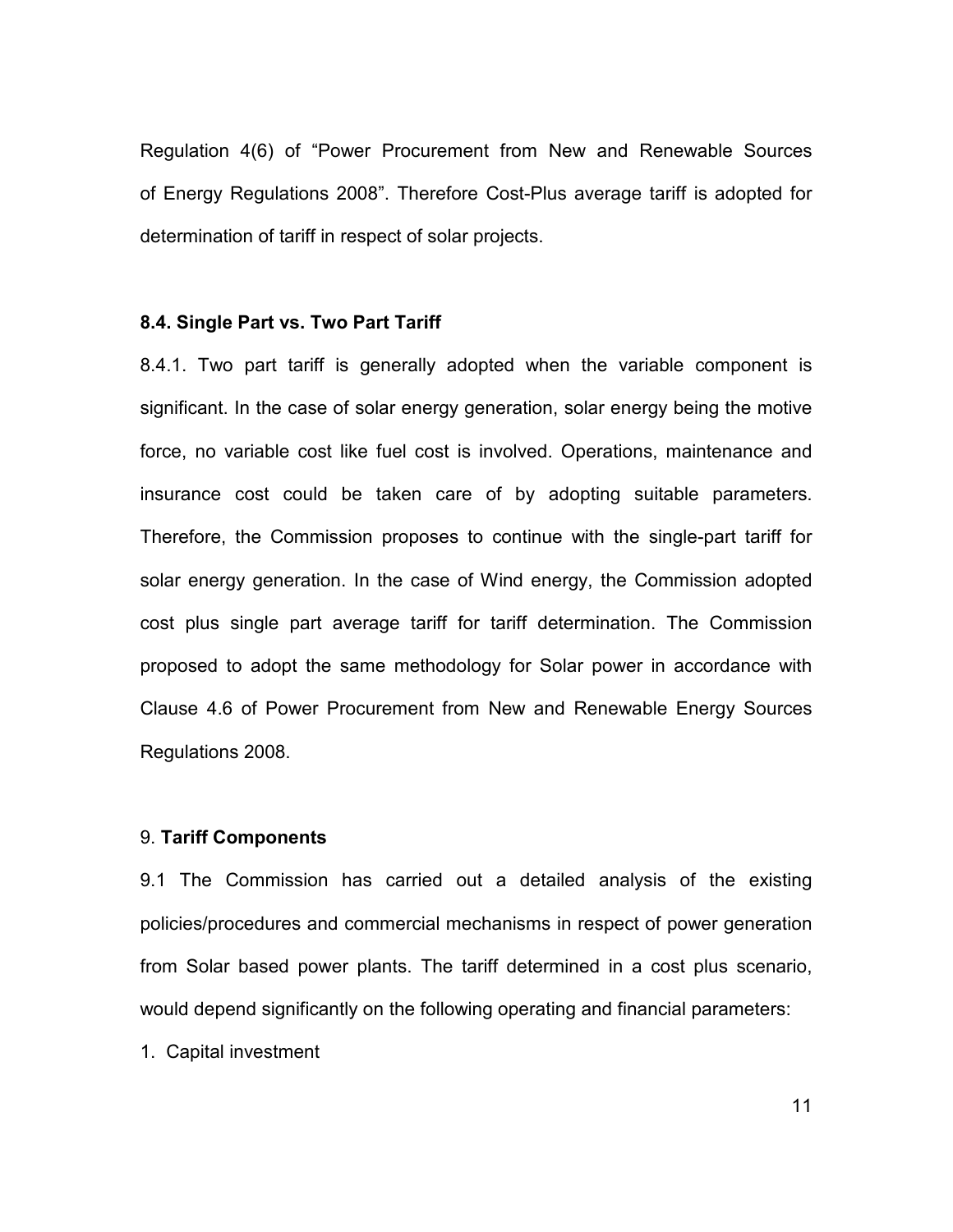- 2. Capacity Utilization Factor
- 3. Operation and maintenance expenses
- 4. Term of Loan and Interest
- 5. Life of plant and machinery
- 6. Return on equity
- 7. Debt-equity ratio
- 8. Depreciation rate applicable
- 9. Auxiliary consumption
- 10. Interest on Working Capital

## 9.2. Capital Investment

9.2.1. The capital cost is one of the most important parameters for Solar Photovoltaic/ Solar thermal power projects for tariff determination. The cost of the equipments involved is an important factor in determination of overall cost of the plants. The components of a photovoltaic power plant include the following:

- Photo voltaic module
- Photovoltaic inverters
- Transformers
- Module mounting structures,
- Combiner/ junction boxes
- DC and AC power cables, communication cables, and
- Engineering, civil works and labour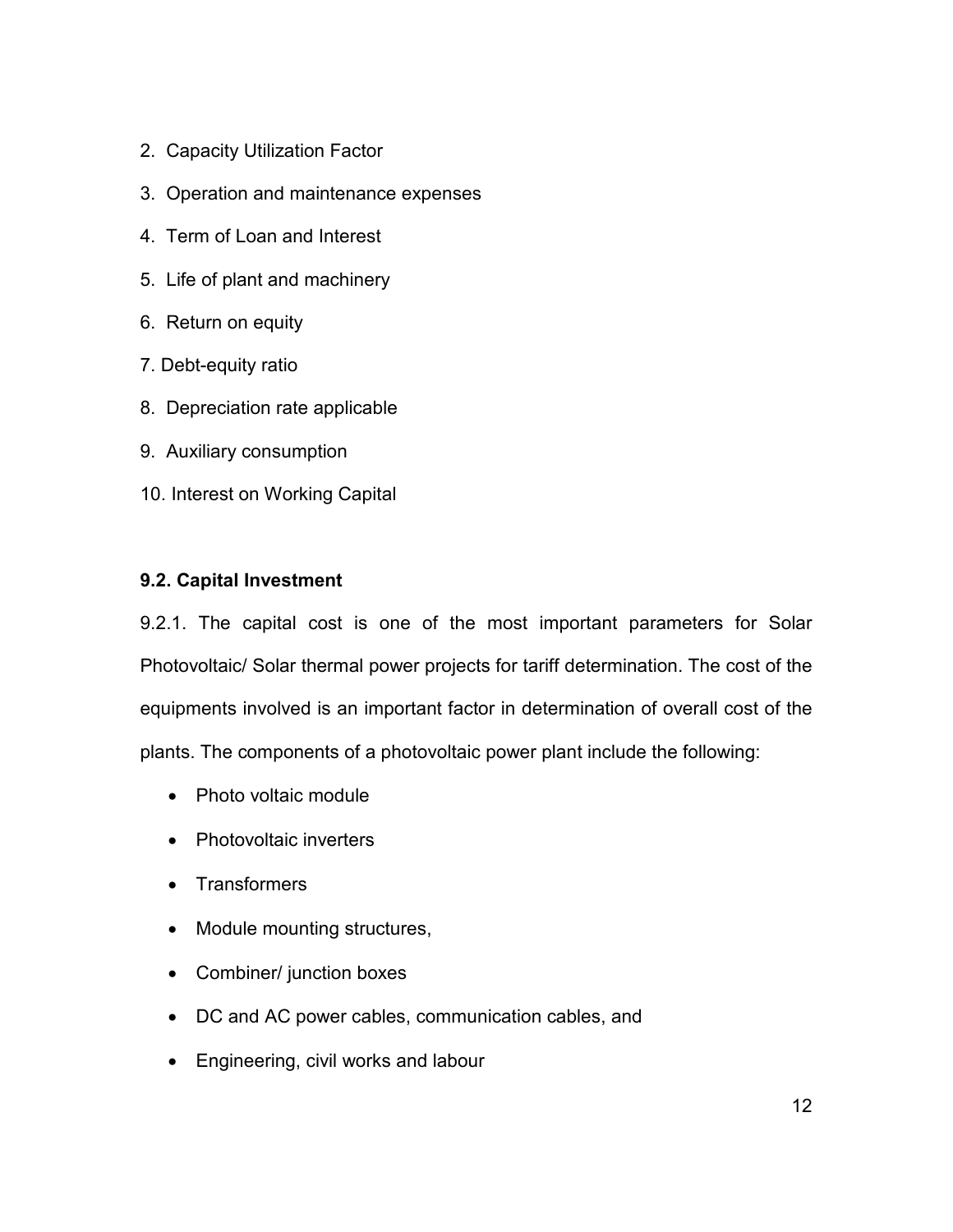9.2.3. Inverters are considered to be one of the important cost components of Solar PV plant. Inverters for photovoltaic power projects are classified based on their capacity and operational philosophy, which also has an implication on its cost and performance. Similar to photovoltaic modules, the cost of inverters is also gradually decreasing with advancing research and development as well as economies of scales.

9.2.2. The land requirement for crystalline silicon solar photovoltaic power plant is considered at approximately 5 acres per megawatt (MW) of installed capacity. This land requirement increases for photovoltaic projects utilizing either lower efficiency technologies or solar tracking; however, in such instances, the cost of land as well as that of the equipments are compensated either due to a lower cost of photovoltaic modules or higher capacity utilization factors (CUF), respectively.

9.2.3. The CERC in its Terms and Conditions for determination of tariff from Renewable Energy Sources Regulations 2012 has fixed a Capital cost of Rs. 10 Crores /MW in respect of Solar Photo Voltaic Power Projects which is inclusive of the cost towards degradation and auxiliary and 13 Crores /MW for Solar thermal projects. Gujarat Electricity Regulatory Commission in its Order No.1 of 2012 for determination of tariff for procurement by the Distribution licensee and others from Solar Energy Projects has adopted a capital cost of Rs.10 crores per MW, and that of kilowatt-scale solar photovoltaic power projects at Rs.1.2 lakhs per kilowatt. The Rajasthan Electricity Regulatory Commission in its Order on

13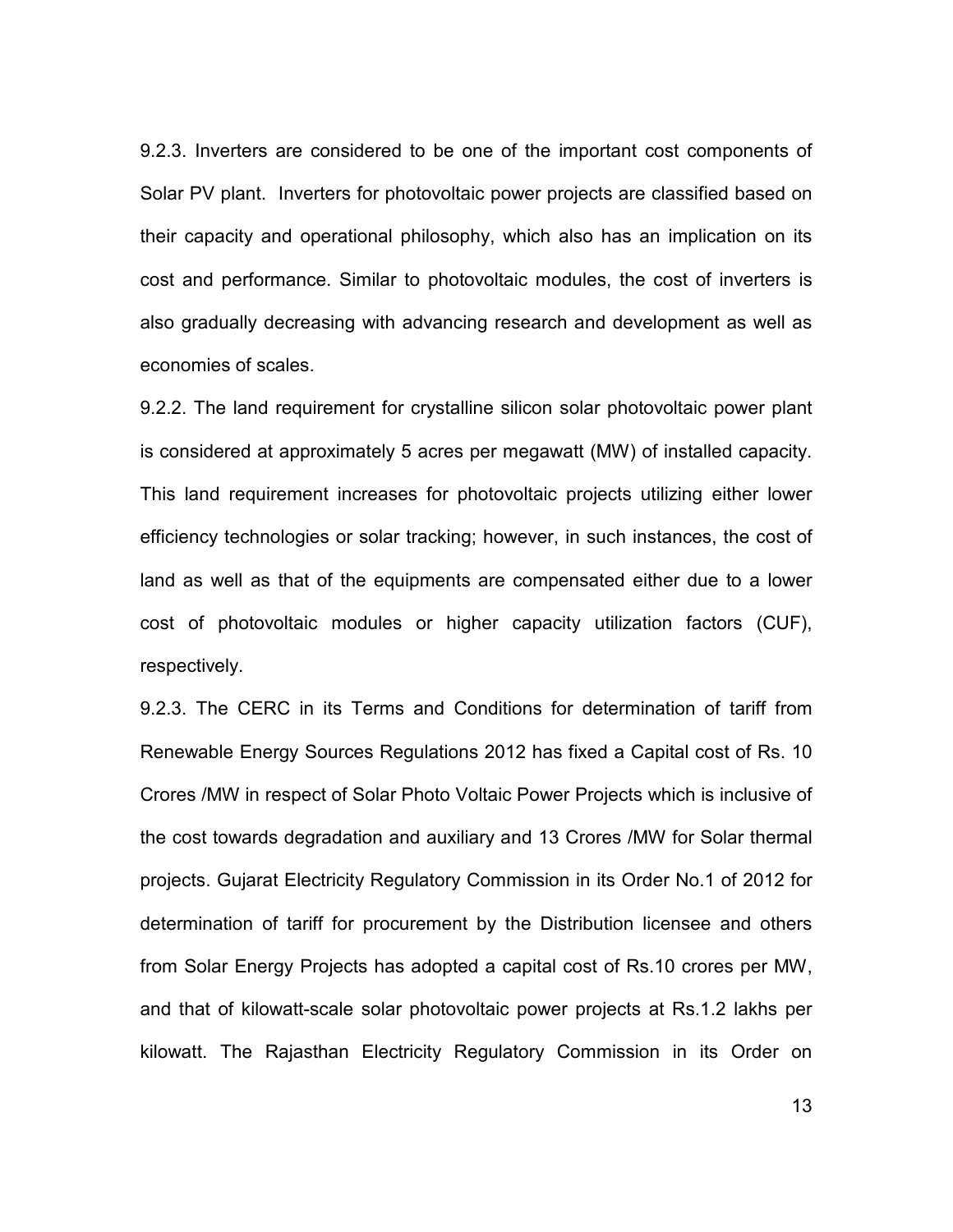Determination of Benchmark Capital Cost for Solar PV and Solar Thermal Power Projects and resultant Generic Levellised Tariff dated 30.05.12 has fixed the Capital Cost for Solar PV at Rs. 10 Crores/MW and Rs.13 Crores/MW in respect of Solar Thermal Projects. Kerala Electricity Regulatory Commission has proposed a capital cost of megawatt scale projects at Rs. 10 crores per MW and that of kilowatt-scale (mostly roof top) projects at Rs. 1.2 lakh per kW. The comparative tabulation is as follows:

| S.<br><b>No</b> | <b>Agencies</b> | <b>Reference</b>         | <b>Capital cost</b>          |                                   |                    |  |  |  |  |  |  |  |
|-----------------|-----------------|--------------------------|------------------------------|-----------------------------------|--------------------|--|--|--|--|--|--|--|
|                 |                 |                          | <b>Solar</b><br><b>PV/MW</b> | <b>Solar</b><br><b>Thermal/MW</b> | kW scale<br>system |  |  |  |  |  |  |  |
| 1.              | <b>CERC</b>     | <b>CERC Regulations,</b> | <b>Rs. 10</b>                | <b>Rs. 13</b>                     |                    |  |  |  |  |  |  |  |
|                 |                 | 2012.                    | Crores                       | Crores                            |                    |  |  |  |  |  |  |  |
| 2.              | <b>GERC</b>     | Order No.1/2012          | Rs 10 Crores                 | Rs.14 Crores                      | Rs.1.2             |  |  |  |  |  |  |  |
|                 |                 |                          |                              |                                   | lakhs              |  |  |  |  |  |  |  |
| 3.              | <b>RERC</b>     | Order dated 30.5.12      | <b>Rs. 10</b>                | Rs. 13 Crores                     |                    |  |  |  |  |  |  |  |
|                 |                 |                          | Crores                       |                                   |                    |  |  |  |  |  |  |  |
| 4.              | <b>KSERC</b>    | Discussion paper on      | Rs. 10                       |                                   | Rs. 1.2            |  |  |  |  |  |  |  |
|                 |                 | feed-in tariff for solar | Crores                       |                                   | lakhs              |  |  |  |  |  |  |  |
|                 |                 | projects - 2012          |                              |                                   |                    |  |  |  |  |  |  |  |

14 9.2.4. The capital costs of Solar generators are consistently falling down. The capital cost of 10 Crores was adopted by the CERC in its Order issued on 06.02.2012 i.e. one and a half year back. The capital cost derived from the per unit cost quoted by the Solar Power developers recently in the competitive bidding process floated by the different states points to a capital cost of around 7.25 to 7.5 Crores per MW for the PV technology based Solar Power Generators(SPGs). A recent contract between PSU companies for installation of MW scale PV plant also points to a capital cost of 6.75 Crores to 7.00 Crores per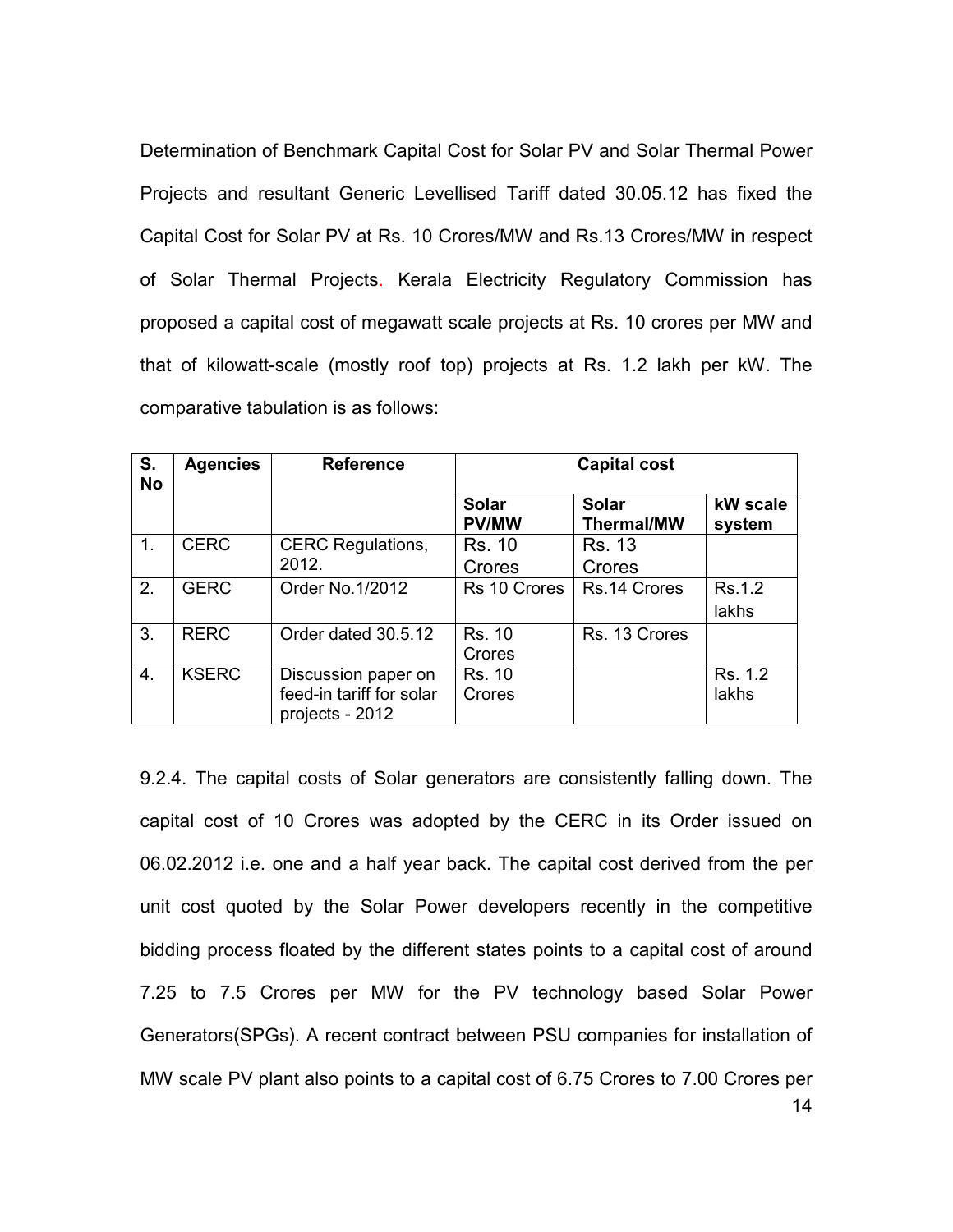MW. However, for solar thermal, the rate of falling down of capital cost is considered to be less due to its conventional constituent of the capital machinery. Similarly, for kW scale projects, the falling capital cost may not be in the same manner as that of MW scale projects. Therefore the Commission has proposed to adopt a Capital Cost of Rs. 7 Crores per MW in respect of solar Photovoltaic power projects and Rs. 11.50 Crores per MW for Solar Thermal projects and for kilowatt-scale projects at Re. 1 lakh per kW. The Capital cost as proposed shall be inclusive of all capital work including plant and machinery, auxiliaries, costs towards changing inverter during the life-time, civil work, erection and commissioning, financing and interest during construction, and evacuation infrastructure. The capital cost includes the cost of land and it is upto the developer to identify the appropriate land based on solar insolation and cost.

### 9.3. Capacity Utilization factor

9.3.1. The CUF adopted by different entities are tabulated below:

| S.<br><b>No</b> | <b>Agencies</b> | <b>Reference</b>                  | <b>Capacity utilization factor</b>                                 |                                                                  |                    |  |  |  |  |  |  |  |
|-----------------|-----------------|-----------------------------------|--------------------------------------------------------------------|------------------------------------------------------------------|--------------------|--|--|--|--|--|--|--|
|                 |                 |                                   | <b>Solar PV/MW</b>                                                 | <b>Solar</b><br><b>Thermal/MW</b>                                | kW scale<br>system |  |  |  |  |  |  |  |
| 1.              | <b>CERC</b>     | <b>CERC Regulations,</b><br>2012. | 19%                                                                | 23%                                                              |                    |  |  |  |  |  |  |  |
| 2.              | <b>GERC</b>     | Order No.1/2012                   | 18%                                                                | 23%                                                              | 18%                |  |  |  |  |  |  |  |
| 3.              | <b>RERC</b>     | Order dated 30.5.12               | 20% with<br>deration of<br>$0.25%$ every<br>year after 2nd<br>vear | 23% with<br>deration of<br>0.25% every<br>year after<br>2nd year |                    |  |  |  |  |  |  |  |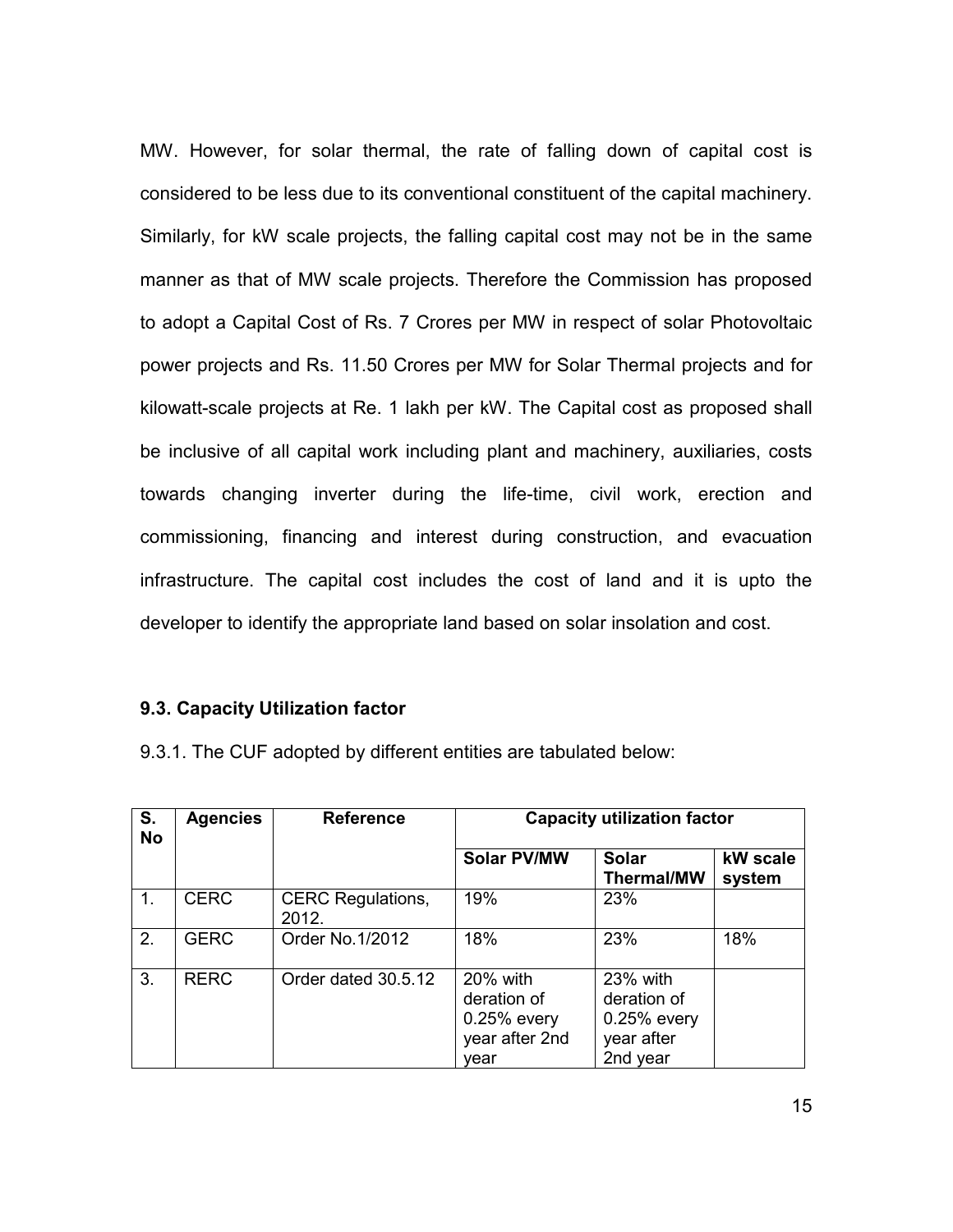| <b>KSERC</b> | Discussion paper on 19%  | 23% |  |
|--------------|--------------------------|-----|--|
|              | feed-in tariff for solar |     |  |
|              | projects - 2012          |     |  |

9.3.2. The Commission proposes to adopt the rates adopted by the CERC in respect of Solar PV at 19% and Solar Thermal at 23%. It has also proposed to adopt 19% CUF for the kW scale projects. The normative CUF proposed in this paper is taking into account the de-ration of output.

### 9.4. Operation and Maintenance Cost

9.4.1 The provision made by CERC in respect of O&M Expenses is Rs. 11 Lakhs/ MW for the 1st year of operation with escalation of 5.72% per annum thereafter. The Gujarat ERC has adopted a rate of 0.75% of the Capital Cost as Operation and Maintenance Cost with an escalation of 5.72% annually. Rajasthan ERC has fixed O&M cost at Rs.11 lakhs/MW for FY 2012-13 with an escalation of 5.72% p.a. The O&M cost adopted by other entities are tabulated below:

| S.No | <b>Agencies</b> | <b>Reference</b>                                              | <b>Operation and Maintenance cost</b>                                              |
|------|-----------------|---------------------------------------------------------------|------------------------------------------------------------------------------------|
|      | <b>CERC</b>     | <b>CERC Regulations,</b><br>2012.                             | Rs.11 lakhs/MW for the $1st$ year of<br>operation with escalation of 5.72%<br>p.a. |
| 2.   | <b>GERC</b>     | Order No.1/2012                                               | 0.75% with 5.72% annual escalation                                                 |
| 3.   | <b>RERC</b>     | Order dated 30.5.12                                           | Rs.11 lakhs/MW for FY 2012-13 with<br>an escalation of 5.72% p.a.                  |
| 4.   | <b>KSERC</b>    | Discussion<br>paper on<br>tariff for solar projects<br>- 2012 | 0.5% with 5% annual escalation                                                     |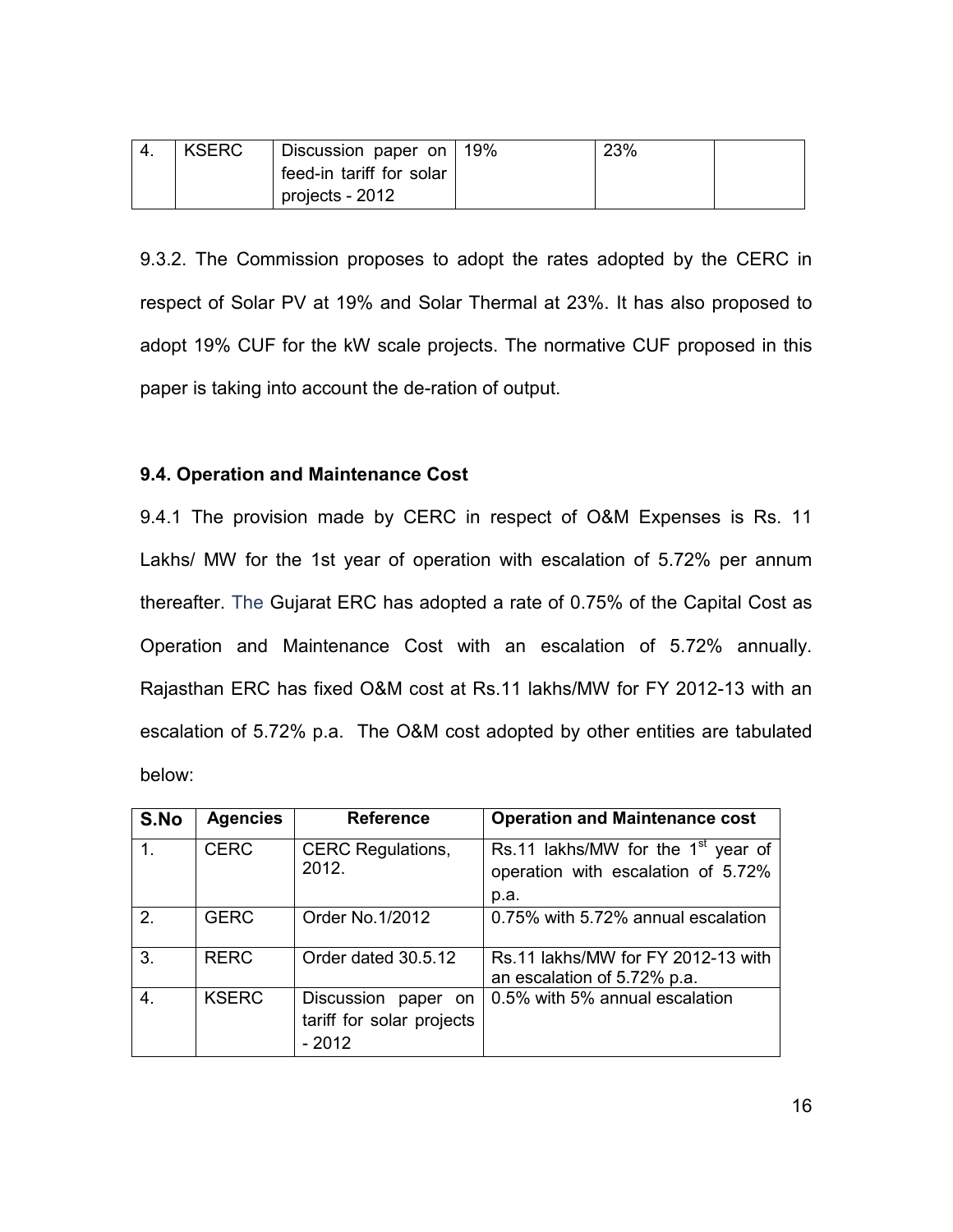9.4.2. The Commission in its last Wind Order, adopted O&M expense of 1.1% on 85% of Capital investment and 0.22% on 15% of the Capital investment with an escalation of 5% from second year onwards. Since land requirement and maintenance are more in SPG compared to WEG, the Commission proposes to adopt an O&M cost of 1.1% on the total capital cost for solar projects. This includes the insurance cost. Regarding the escalation of O&M cost after first year it has been proposed to consider 5.72% as adopted by the CERC and other Commissions.

### 9.5. Debt-equity ratio

9.5.1. The Tariff Policy lays down a debt equity ratio of 70: 30 for power projects. The Commission has proposed to adopt this ratio as specified in its Tariff Regulations 2005 and the earlier Orders on new and renewable power.

### 9.6. Term of the Loan

9.6.1 The term of loan adopted by different entities is tabulated below:

| S.No          | <b>Agencies</b> | <b>Reference</b>                                                | Term of Ioan |
|---------------|-----------------|-----------------------------------------------------------------|--------------|
|               | <b>CERC</b>     | CERC Regulations, 2012.                                         | 12 years     |
| $\mathcal{P}$ | <b>GERC</b>     | Order No.1/2012                                                 | 10 years     |
| 4.            | <b>KSERC</b>    | Discussion paper on feed-in tariff for<br>solar projects - 2012 | 10 years     |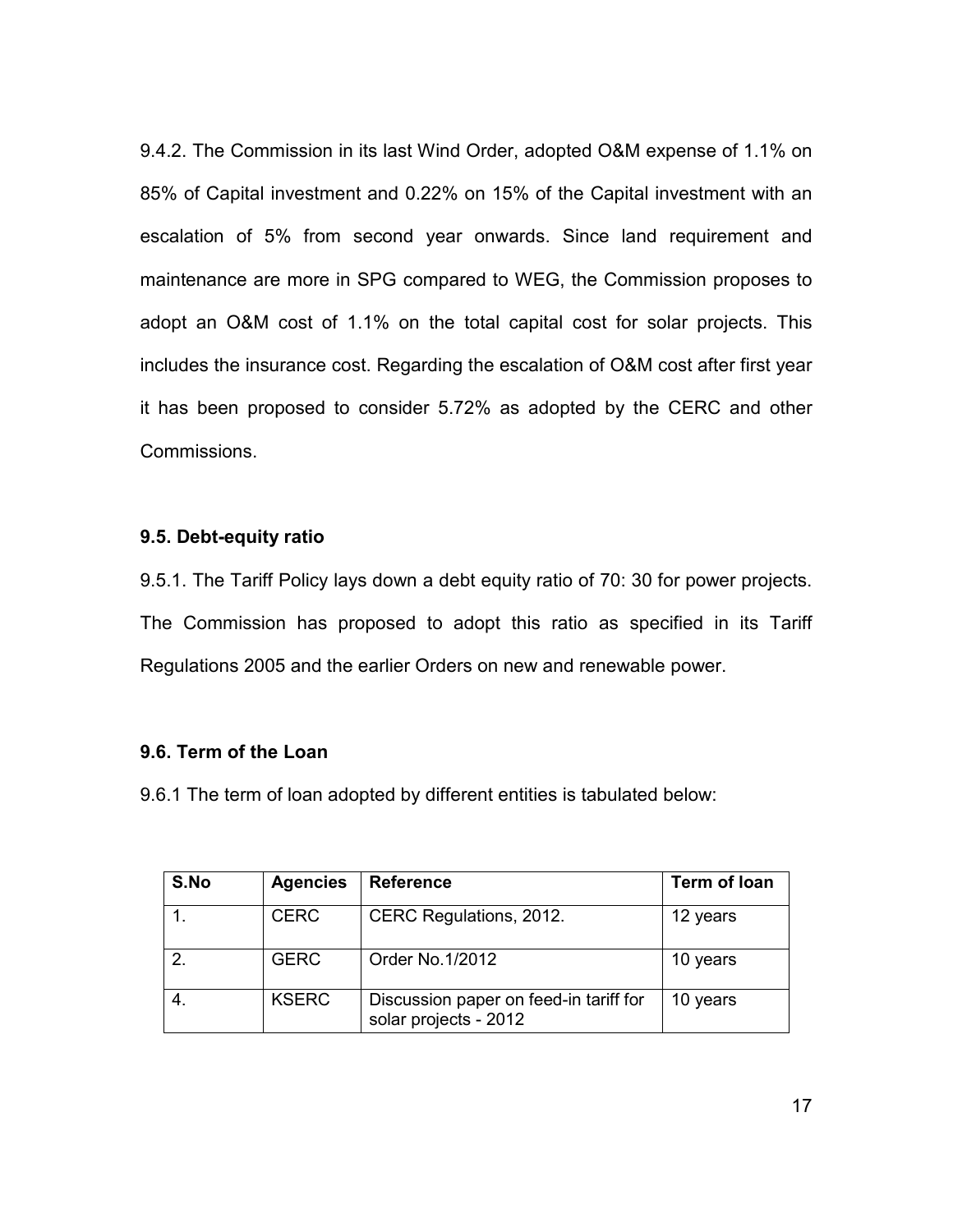9.6.2 The Commission proposes to adopt the term as 10 years with 1 year moratorium as adopted by the Commission in its previous orders on Wind, Bagasse and Bio-mass power.

### 9.7. Rate of Interest

9.7.1 The CERC has adopted the normative interest rate as average State Bank of India (SBI) Base rate prevalent during the first six months of the previous year plus 300 basis points. The interest rates suggested / adopted by GERC is 13.00% while RERC has fixed the rate at 12.0% per annum. IREDA in its website has mentioned that the current interest rate is between 11.75% to 12.5%. The rate of interest adopted by various entities is tabulated below:

| S.No           | <b>Agencies</b> | <b>Reference</b>                                                | <b>Interest</b> |
|----------------|-----------------|-----------------------------------------------------------------|-----------------|
| 1 <sub>1</sub> | <b>CERC</b>     | CERC Regulations, 2012.                                         | SBI rate        |
| 2.             | <b>IREDA</b>    | Website                                                         | 11.75% to 12.5% |
| 3.             | <b>GERC</b>     | Order No.1/2012                                                 | 13%             |
| 4.             | <b>RERC</b>     | Order dated 30.5.12                                             | 12%             |
| 5.             | <b>KSERC</b>    | Discussion paper on feed-in tariff for<br>solar projects - 2012 | 13%             |

9.7.2. The Commission proposes to adopt 12% as the rate of interest as currently charged by IREDA.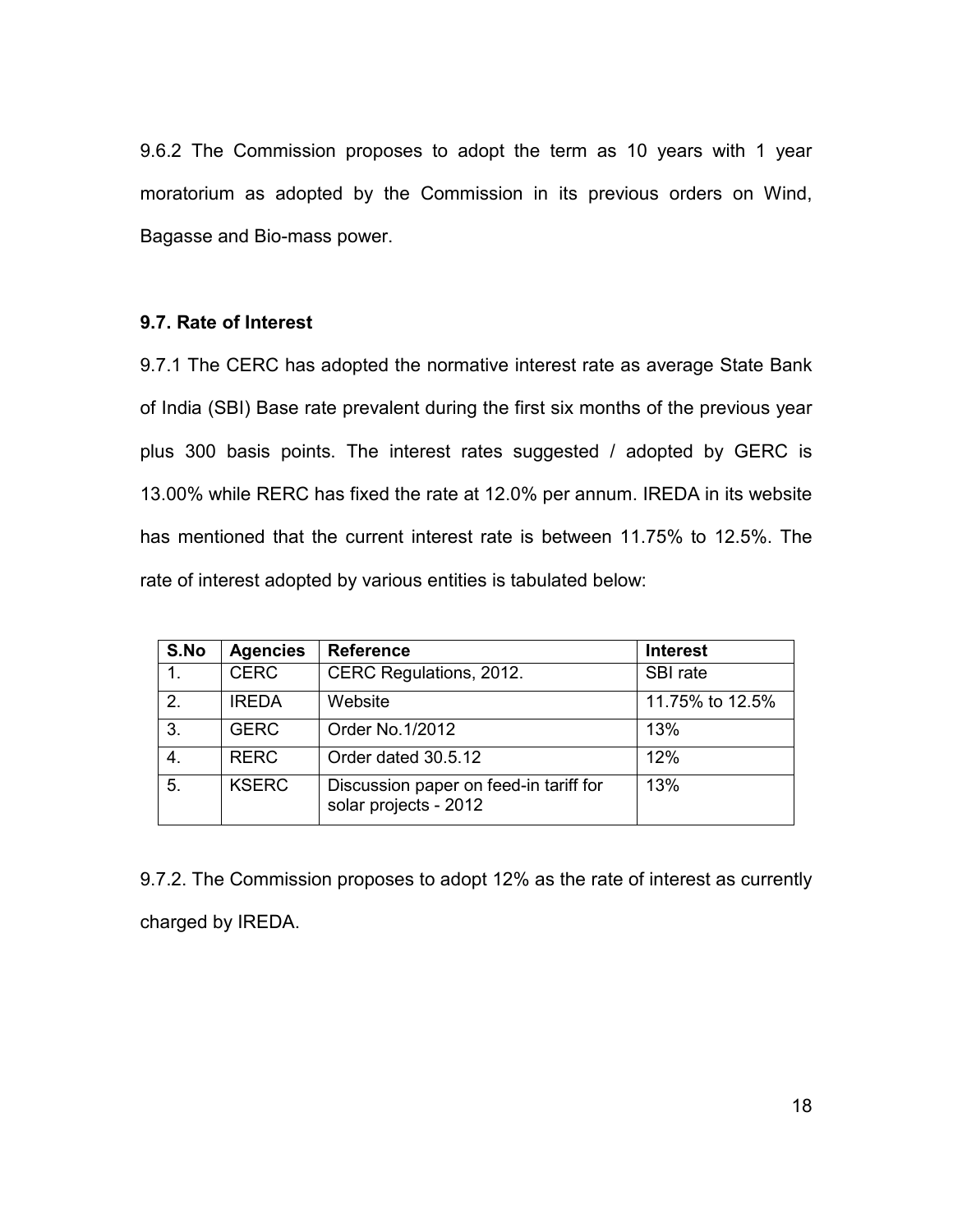### 9.8. Life of Plant and machinery

9.8.1 The Commission proposes a life period of 25 years for Solar power projects as adopted by CERC, GERC, RERC and KSERC.

### 9.9. Interest on Working Capital

9.9.1. In the Order on Renewables by the CERC, the components of working capital have been taken as O&M expenses for one month, receivables for two months and maintenance of spares at 15% of the O&M expenses. The Interest on Working Capital was fixed at interest rate equivalent to the average State Bank of India Base Rate prevalent during the first six months of the previous year plus 350 basis points. RERC has considered one month O&M expenses, maintenance of spares at 15% of O&M expenses, receivables for 1.5 months and interest rate at 11.8%. Interest rate adopted by GERC and KSERC is 12.0% per annum. The interest adopted by various entities is tabulated below:

| S.No                     | <b>Agencies</b> | <b>Reference</b>                                                | Interest on<br>working capital |
|--------------------------|-----------------|-----------------------------------------------------------------|--------------------------------|
|                          | <b>CERC</b>     | <b>CERC Regulations, 2012</b>                                   | <b>SBI</b> rates               |
| റ                        | <b>GERC</b>     | Order No. 1/2012                                                | 12%                            |
| $\mathbf{3}$             | <b>RERC</b>     | Order dated 30.5.12                                             | 11.8%                          |
| $\boldsymbol{\varDelta}$ | <b>KSERC</b>    | Discussion paper on feed-in tariff<br>for solar projects - 2012 | 12%                            |

9.9.2. It is proposed to consider one month Operation and Maintenance cost and one month receivables as working capital components and an interest rate of 12.5%.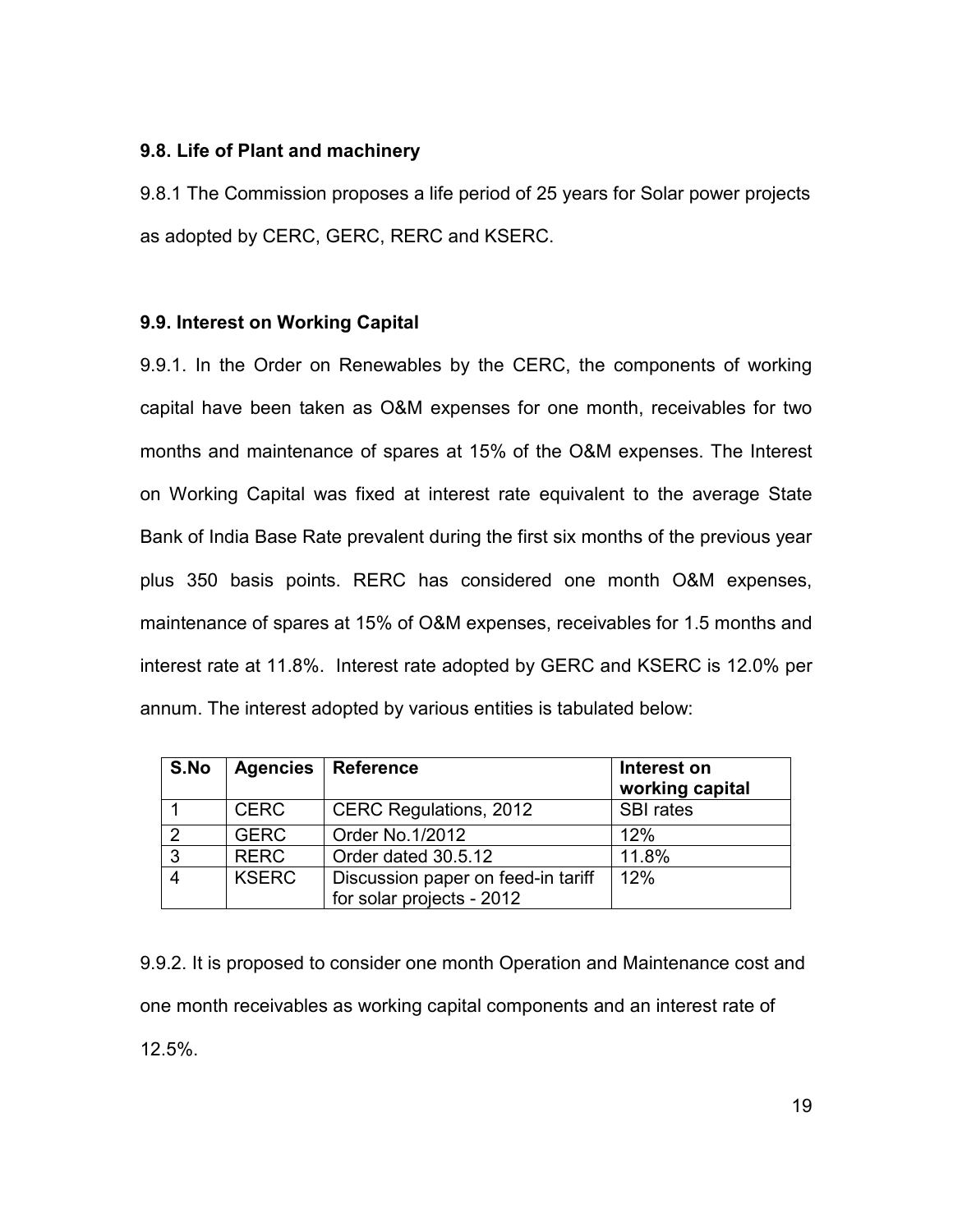### 9.10. Return on Equity

9.10.1. The CERC has adopted normative Return on Equity as, 20% per annum for the first 10 years and 24% per annum 11th years onwards. The GERC has fixed annual discount rate of 10.74% to calculate the levelized tariff over the 25 year life of the solar project. The Tariff Regulations of the Commission stipulates 14% post tax RoE for conventional fuel based generating stations. With the objective of promoting renewable energy, Commission in its new and renewable energy Tariff Orders issued during 2009 has considered 19.85% pre-tax return on equity, where in the RoE was adopted linking it to MAT and IT. Since these factors are changing frequently, the Commission in its NCES orders issued in 2012, adopted a RoE of 19.85% without linking to MAT and IT. Now it is proposed to adopt a RoE of 20% (pre tax) per annum for SPG without linking it to MAT and IT.

#### 9.11. Depreciation

9.11.1. The CERC has adopted the normative depreciation rate of 5.83 % per annum for initial period of 12 years i.e. equivalent to the loan tenure and the remaining depreciation, to cover 90% depreciable value, shall be spread over balance useful life of the project beyond the initial period of 12 years. GERC has ruled a depreciation rate of 7% for 2013-14 and a further 7% decline for 2014-15. RERC has adopted a depreciation rate of 5.83% for the first 12 years and a rate of 2.05% for the period after the first 12 years. The Commission in its Orders on

20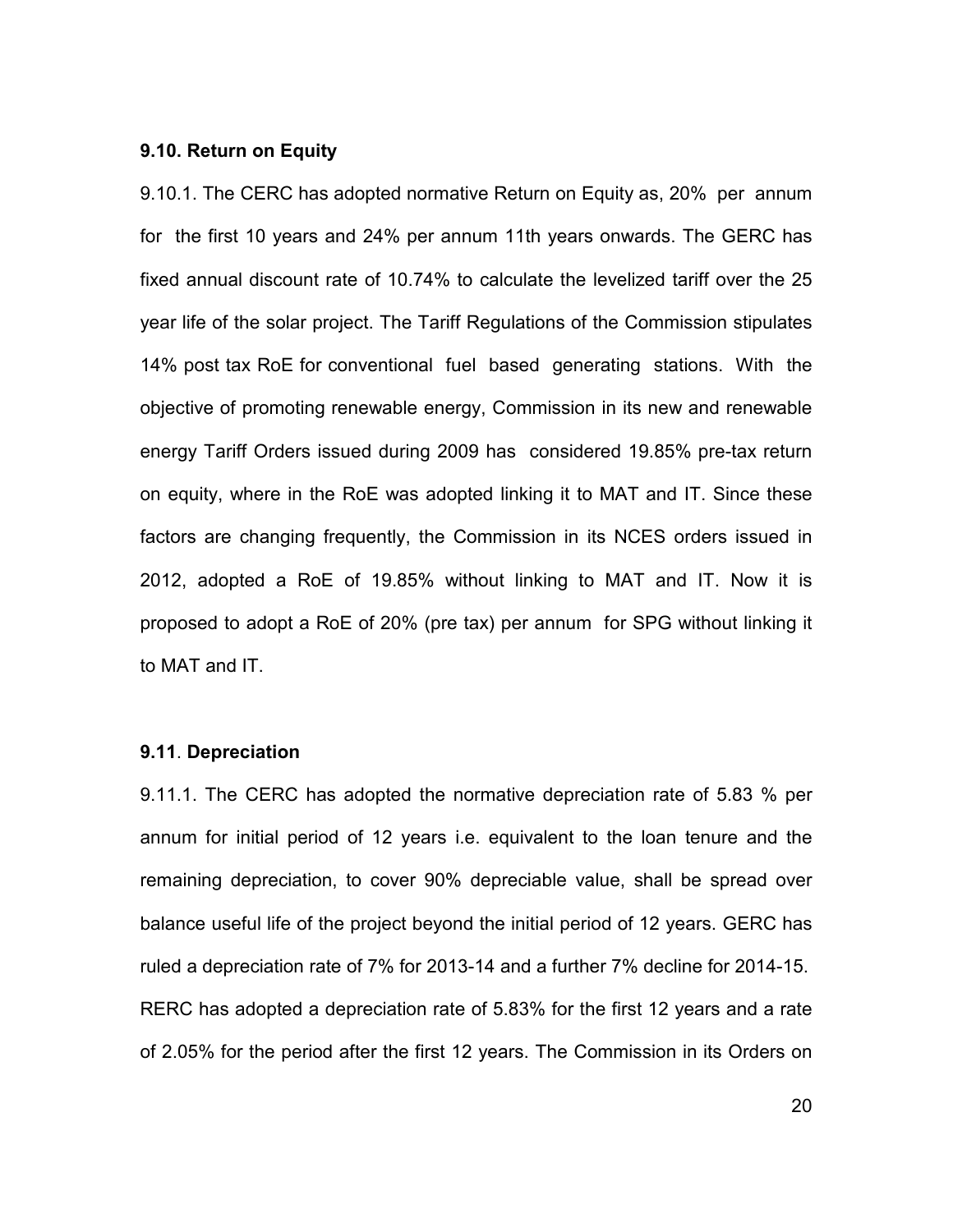Wind, Bio-mass and Bagasse based energy issued during the year 2012 has depreciated the value of plant and machinery to 90% of the initial value for the life period using the straight line method. The depreciation was calculated on 85% of the capital investment. The Commission proposes to adopt the same method in this Order for the life period of 25 years . This translates into a rate of 3.6% per annum.

#### 9.12. Auxiliary consumption

9.12.1 GERC has fixed the auxiliary consumption of 0.25% of energy generation in respect of Solar Photovoltaic plants and 10% in respect Solar Thermal projects, RERC has adopted a rate of 0.25% in respect of Solar Photovoltaic and 6.5% for solar thermal projects. Since the auxiliary consumption is considered to be negligible in the case of solar PV generators the Commission considered nil auxiliary consumption for PV generators. However, an AUX of 6% has been proposed for the Solar Thermal generation considering the auxiliaries involved in such projects.

### 9.13. Tariff Determinants

9.13.1 The financial and operational parameters in respect of Solar Photovoltaic and Solar Thermal projects proposed in the paper are tabulated below: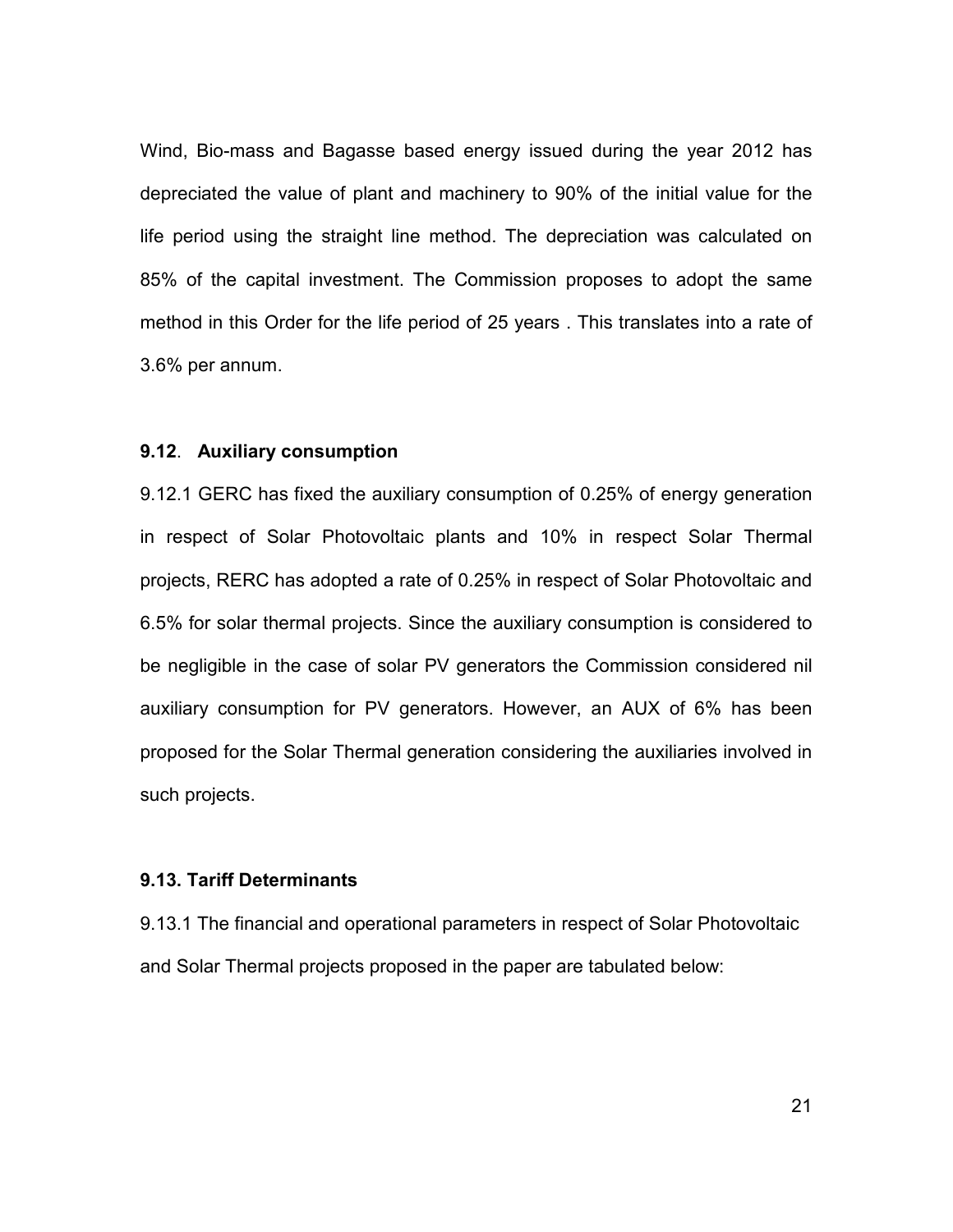| <b>Tariff</b><br><b>Components</b>       | <b>Solar Photovoltaic</b>                                              | <b>Solar Thermal</b>                                                   | kW scale system                                                        |
|------------------------------------------|------------------------------------------------------------------------|------------------------------------------------------------------------|------------------------------------------------------------------------|
| Capital cost                             | Rs. 7 Crores                                                           | Rs. 11.5 Crores                                                        | Rs. 1 lakh                                                             |
| Auxiliary<br>Consumption                 | Nil                                                                    | 6%                                                                     | Nil                                                                    |
| <b>CUF</b>                               | 19%                                                                    | 23%                                                                    | 19%                                                                    |
| Operation and<br>maintenance<br>expenses | 1.1% of the capital<br>cost with 5.72%<br>escalation after 1st<br>year | 1.1% of the capital<br>cost with 5.72%<br>escalation after 1st<br>year | 1.1% of the<br>capital cost with<br>5.72% escalation<br>after 1st year |
| Life of plant<br>and machinery           | 25 years                                                               | 25 years                                                               | 25 years                                                               |
| Term of Loan                             | 10 years $+1$ yr<br>Moratorium                                         | 10 years $+1$ yr<br>Moratorium                                         | 10 years $+1$ yr<br>Moratorium                                         |
| Interest on<br>loan                      | 12%                                                                    | 12%                                                                    | 12%                                                                    |
| Working<br>Capital<br>components         | One month O&M cost<br>and one month<br>receivables                     | One month O&M cost<br>and one month<br>receivables                     | Nil                                                                    |
| Interest on<br>working capital           | 12.5%                                                                  | 12.5%                                                                  | Nil                                                                    |
| Return on<br>equity                      | 20% pre tax                                                            | 20% pre tax                                                            | 20% pre tax                                                            |
| Debt-equity<br>ratio                     | 70:30                                                                  | 70:30                                                                  | 70:30                                                                  |
| Depreciation<br>rate                     | 3.6%                                                                   | 3.6%                                                                   | 3.6%                                                                   |

## 10. Solar Power Tariff

10.1. Solar power tariff is computed with reference to the determinants listed above. The tariff works out to Rs.5.78 per unit for Solar PV projects, Rs.8.34 per unit for Solar Thermal projects and Rs.8.15 per unit for kW scale projects. The above tariff rates along with the tariff of other states and CERC are tabulated below: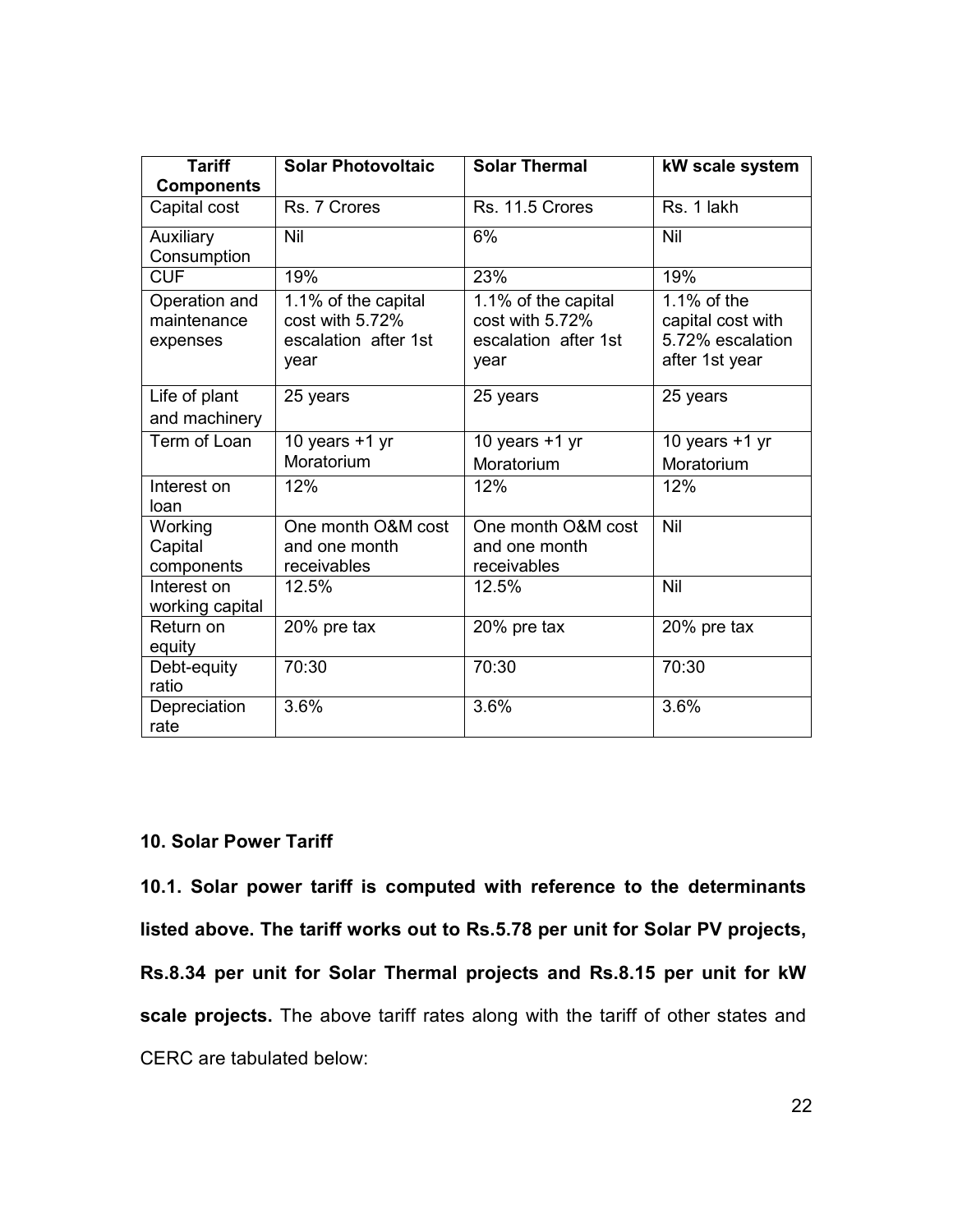| S.No           | State/        | Date of               |                                                | Tariff(Rs./Unit)                                   |                                                   |
|----------------|---------------|-----------------------|------------------------------------------------|----------------------------------------------------|---------------------------------------------------|
|                | <b>Entity</b> | Order                 | <b>Solar PV</b>                                | <b>Solar thermal</b>                               | Solar kW<br>scale                                 |
| 1              | <b>CERC</b>   | 27.03.2012            | 9.35 (with *AD)                                | 11.22 (with<br>AD)                                 |                                                   |
|                |               |                       | 10.39 (without<br>AD)                          | 12.46 (without<br>AD)                              |                                                   |
| $\overline{2}$ | <b>GERC</b>   | 27.01.2012            | 9.28 (with AD)                                 | 11.55<br>(with<br>AD)                              | 11.14 (with<br>AD                                 |
|                |               |                       | 10.37 (without<br>AD)                          | 12.91(without<br>AD)                               | 12.44(<br>without AD)                             |
| 3              | <b>RERC</b>   | 30.05.2012            | 8.42 (with AD)                                 | 10.45(with AD)                                     |                                                   |
|                |               |                       | 9.63 (without<br>AD)                           | 11.95 (without<br>AD)                              |                                                   |
| 6              | <b>TNERC</b>  | Consultative<br>paper | 5.78 with no<br>escalation<br>(Average Tariff) | 8.34 with no<br>escalation<br>(Average)<br>Tariff) | 8.15 with no<br>escalation<br>(Average<br>Tariff) |

(\*) AD – Accelerated Depreciation

## 11. Other issues related to power purchase by distribution licensee from SPGs.

- 1. Quantum of power purchase by the Distribution licensee
- 2. CDM benefits
- 3. Billing and Payments
- 4. Power Purchase Agreement
- 5. Tariff Review Period / Control Period

## 11.1. Quantum of solar power purchase by the distribution licensee

The distribution licensee can purchase solar power at the rate determined by the

Commission from SPG for his RPO requirement on "first come first served basis".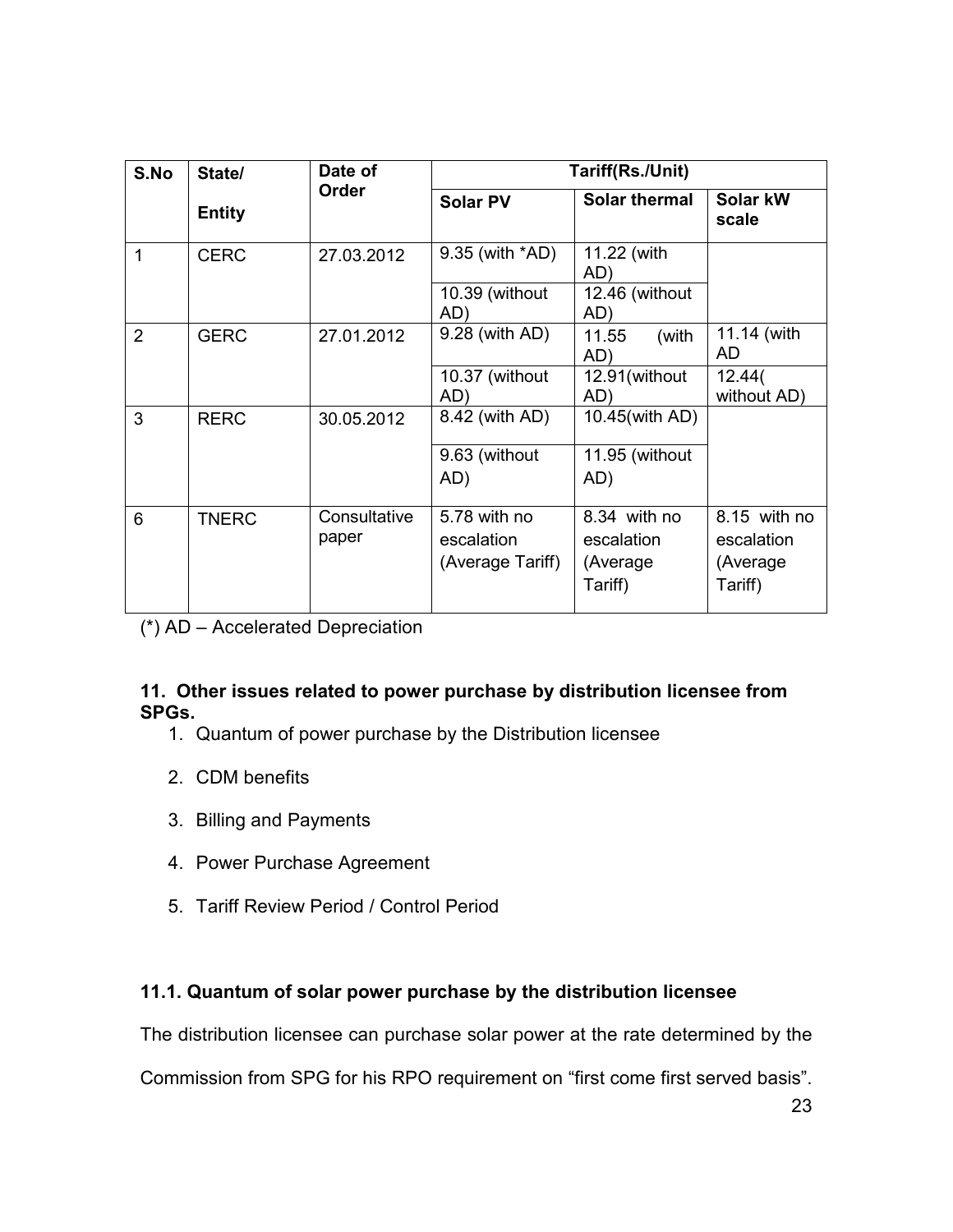For any procurement in excess of RPO, specific approval shall be obtained from the Commission.

### 11.2. CDM Benefits

11.2.1 In the earlier orders issued on renewable energy, the Commission adopted the following formula for sharing of CDM benefits as suggested by the Forum of Regulators (FOR).

"The CDM benefits should be shared on gross basis starting from 100% to developers in the first year and thereafter reducing by 10% every year till the sharing becomes equal (50:50) between the developer and the consumer in the sixth year. Thereafter, the sharing of CDM benefits will remain equal till such time the benefits accrue."

11.2.2. The Commission accepted the formula recommended by the Forum of Regulators in its earlier order No. 6 of 2012 dated 31-07-2012. The Commission proposes to adopt the same formula in this order also. The distribution licensee shall account for the CDM receipts in the next ARR filing.

### 11.3. Billing and payment

11.3.1. When a solar generator sells power to the distribution licensee, the generator shall raise the bill every month for the net energy sold after deducting the charges for power drawn from distribution licensee, reactive power charges etc. The distribution licensee shall make payment to the generator within 30 days of receipt of the bill. Any delayed payment beyond 30 days is liable for interest at the rate of 1% per month.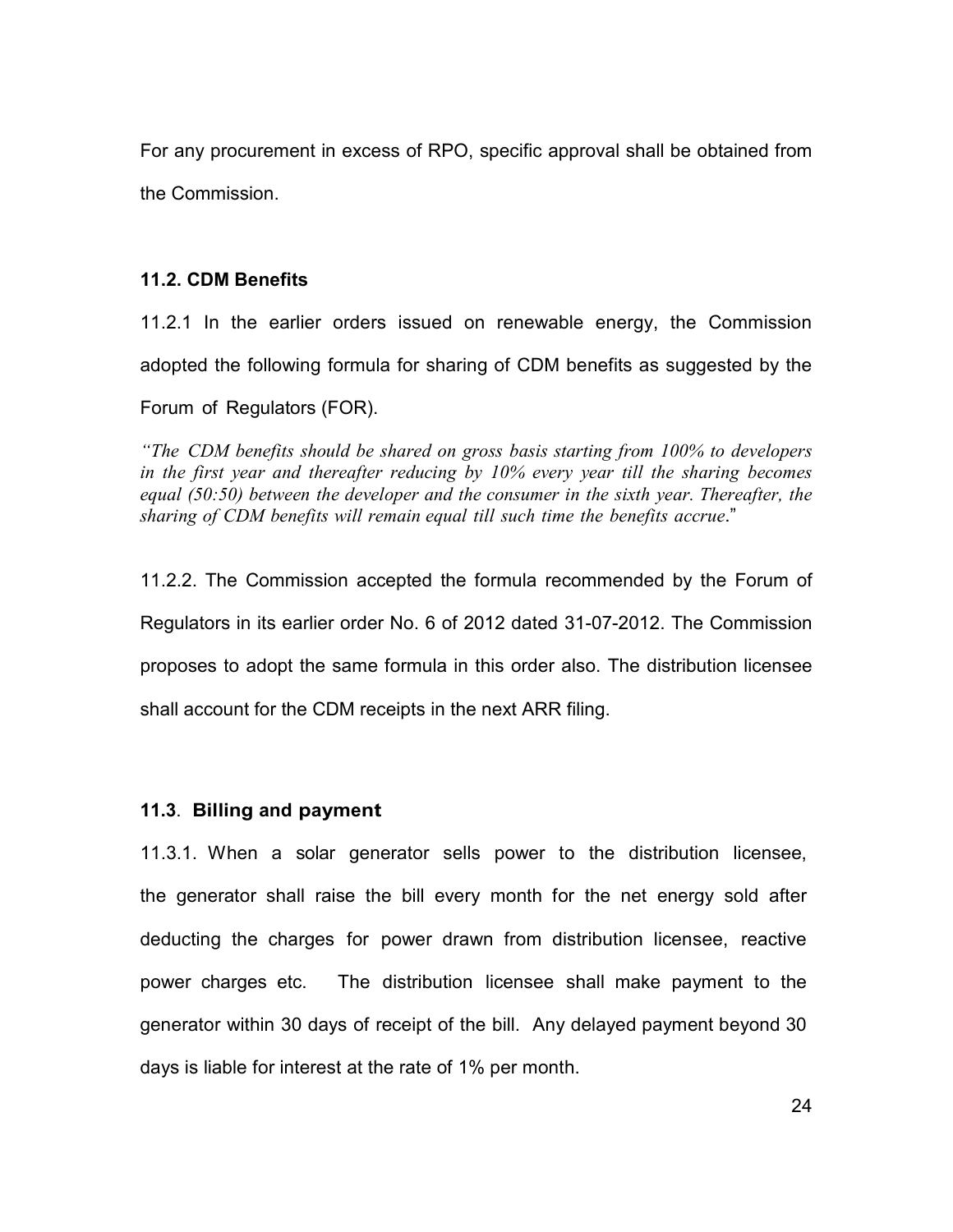### 11.4. Energy Purchase Agreement (EPA)

11.4.1 The format for Energy Purchase Agreement (EPA) shall be evolved as specified in the Commission's regulation on Power procurement from New and Renewable source of energy regulations 2008 and amended from time to time. The agreement shall be valid for 25 years. The distribution licensee shall execute the Energy Purchase Agreement or convey his decision in line with this order within a month of receipt of the proposal from the generator for selling his power. The agreement fees are governed by the Commission's Fees and fines regulation.

### 11.5. Control period / Tariff Review Period.

11.5.1 Clause 6 of the Power Procurement from New and Renewable Sources of Energy Regulations, 2008 of the Commission specifies

 "that the tariff as determined by the Commission shall remain in force for such period as specified by the Commission in such tariff orders and the control period may ordinarily be two years."

As the Capital cost is volatile and not yet stabilized, in respect of Solar Power Plants, the Commission decides the control period of this order as one year from the date of issue of this Order and the tariff period is 25 years.

### 12. Issues related to open access

- 1. Open access charges and Line losses
- 2. Cross subsidy surcharge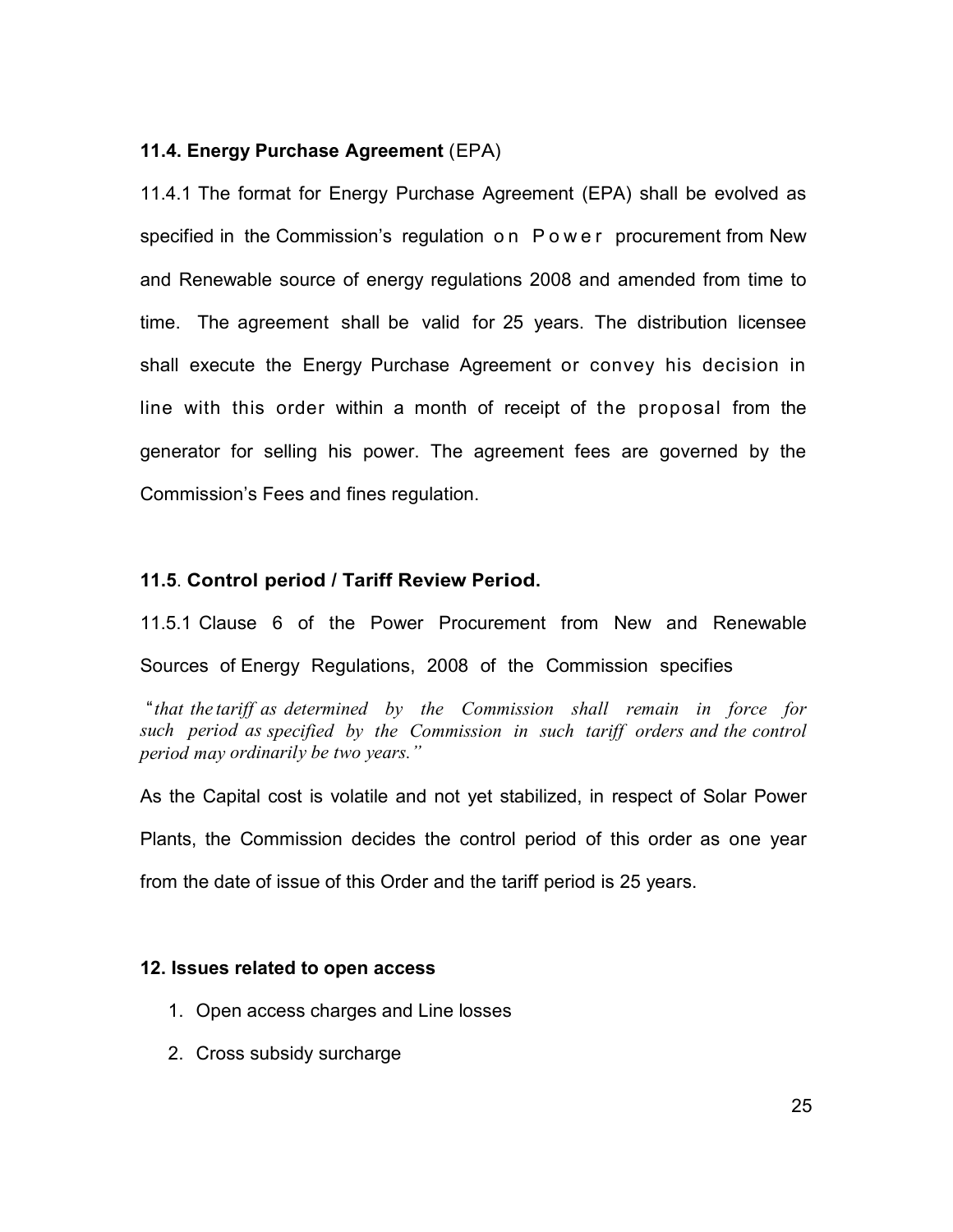- 3. Reactive power charges
- 4. Grid availability charges
- 5. Energy Accounting and Billing Procedure
- 6. Energy wheeling agreement and fees
- 7. Security Deposit
- 8. Power factor disincentive
- 9. Metering
- 10. Connectivity and power evacuation.
- 11. Harmonics

### 12.1. Open access charges and line losses

12.1.1 Transmission, wheeling and Scheduling & system operation charges are generally regulated by the Commission's Tariff regulations, Open access regulations and Commission's order on open access charges issued from time to time. However as a promotional measure, under section 86(1) (e) of the Act, the Commission proposes to adopt 30% (in each) of the transmission, wheeling and scheduling and system operation charges as applicable to the conventional power to the Solar power. Apart from these charges, the SPGs shall have to bear the actual line losses in kind as specified in the respective orders of the Commission and amended from time to time.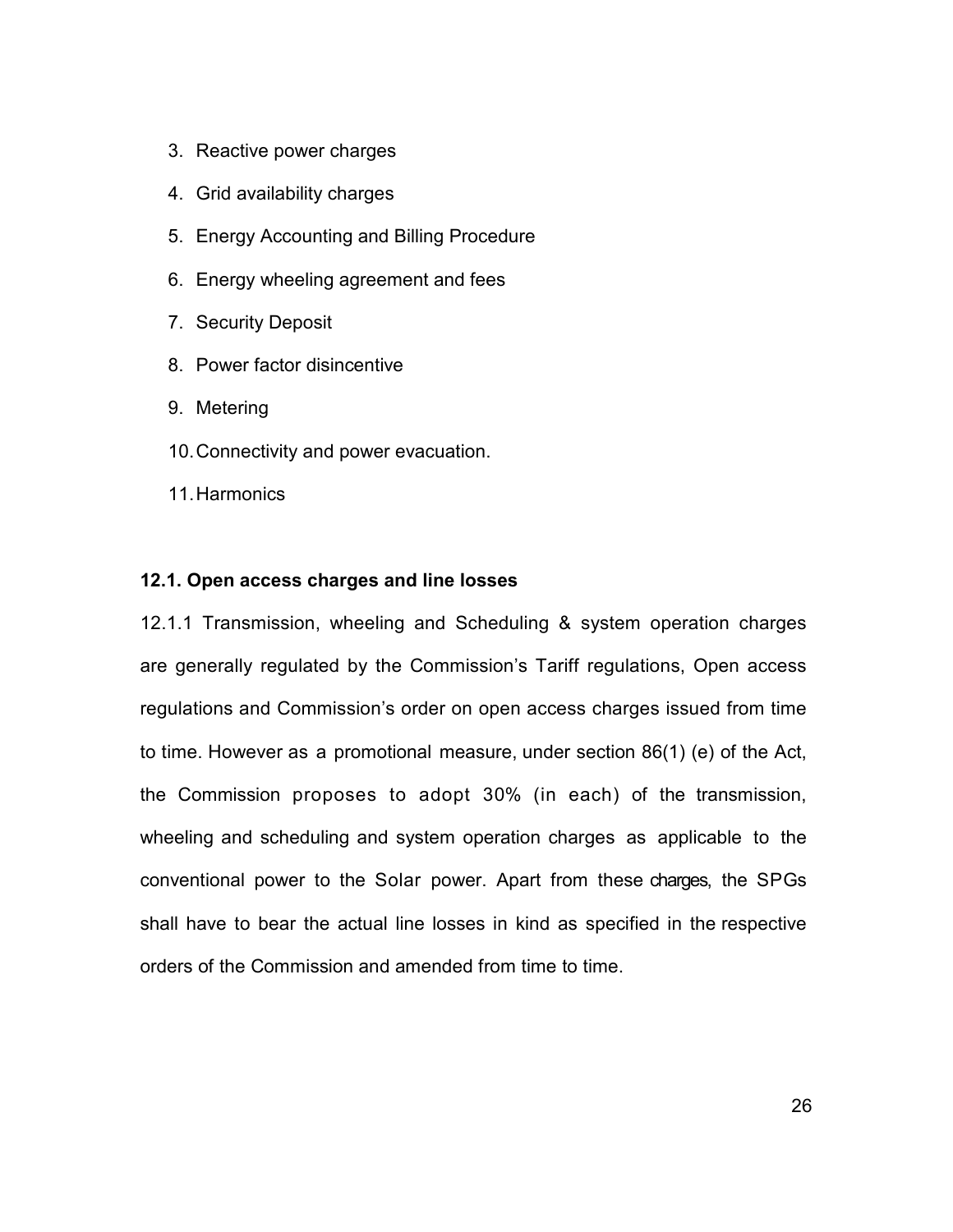#### 12.2. Cross subsidy surcharge

12.2.1 The Commission in its other tariff orders related to different renewable power, has ordered to levy 50% of the cross subsidy surcharge for third party open access consumers. Commission proposes to adopt the same for Solar power generators also.

### 12.3. Reactive Power Charges

12.3.1 Commission has proposed to adopt the reactive power charges as specified in its Order on Open Access charges issued from time to time.

### 12.4. Grid Availability Charges

#### 12.4.1 Charges for the start-up power supplied by the distribution licensee

12.4.1.1. The question of start up power does not arise for solar PV generators. However, the solar PV generator may require power for maintenance of power station especially during night hours. In case of Solar Thermal generators, the start-up may be frequent. Therefore, the drawal of such energy by the Solar Power generator from the distribution licensee shall be adjusted against the generated energy for every billing period.

### 12.4.2. Stand by charges

12.4.2.1. If adequate generation does not materialize or if drawal by the captive / third party consumer exceeds generation, the energy charges and

27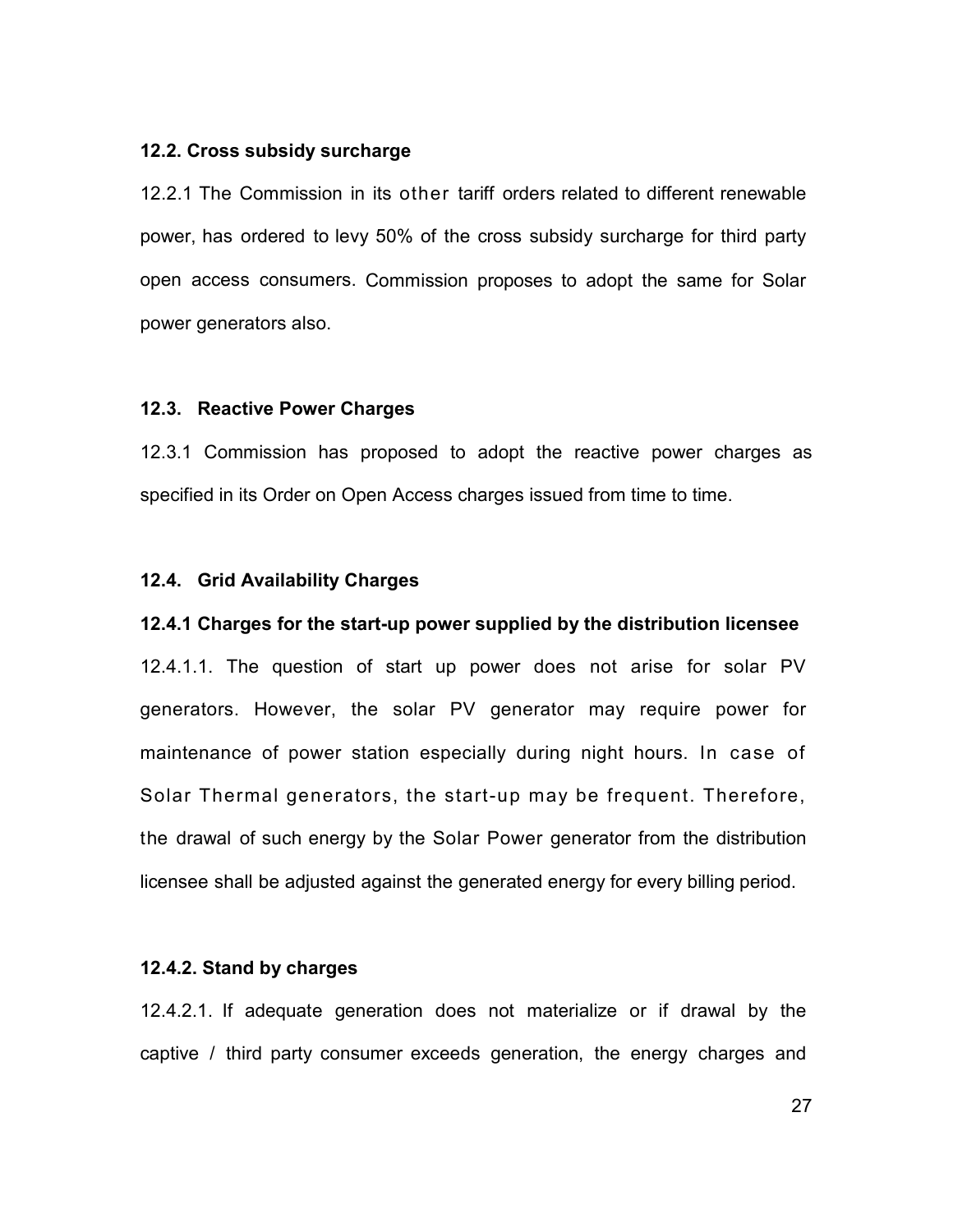demand charges shall be regulated as per the Commission's Open Access regulation and Commission's Order on ABT and other relevant orders.

#### 12.5. Energy Accounting and Billing Procedure

12.5.1 The energy accounting shall be regulated by the Commission's Regulations on open access, Order on open access, Order on ABT and Order on Tamil Nadu Solar Energy Policy 2012. Till such time the ABT is implemented in the State, if a solar energy generator utilizes power for captive use or if he sells it to a third party, the distribution licensee shall raise the bill at the end of the billing period for the net energy supplied The licensee should record the slot wise generation and consumption during the billing period. Slot-wise adjustment shall be made for the billing period. Peak hour generation and normal hour generation can be adjusted against lower slot consumption of the billing period. Excess consumption will be charged at the tariff applicable to the consumer subject to the terms and conditions of supply. After the billing period, the balance energy may be sold at the rate of 75% of the energy charges of that category of the consumer.

### 12.6. Energy Wheeling Agreement and fees

12.6.1 The format for Energy Wheeling Agreement, application and agreement fees, procedure and terms & conditions are governed by Commission's following regulations in force.

28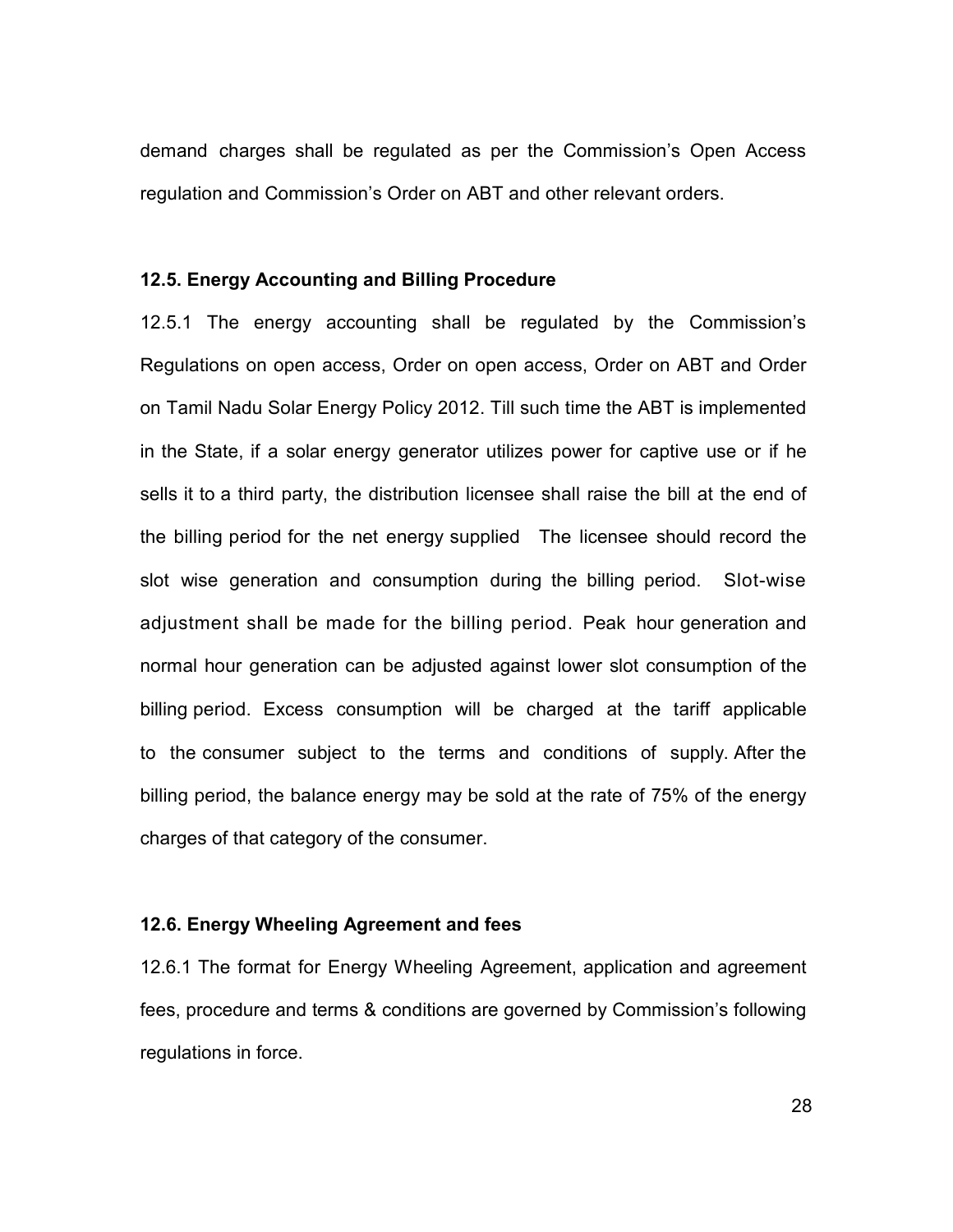- 1. Intra State Open Access Regulation 2005
- 2. Power procurement from New and Renewable source of energy regulations 2008.

## 12.7. Security deposit

12.7.1 As regards the security deposit to be paid by captive /third party user, the Commission proposes to retain the present arrangements i.e., charges corresponding to two times the maximum net energy supplied by the distribution licensee in any month in the preceding financial year shall be taken as the basis for the payment of security deposit.

## 12.8. Power Factor disincentive

12.8.1 Power factor disincentive may be regulated for the power factor recorded in the meter at the user end as specified in the relevant regulations/orders in force.

## 12.9. Metering

12.9.1 The Commission proposes that metering and communication shall be in accordance with the following regulation in force.

(1) Central Electricity Authority (Installation and Operation of Meters) Regulations

- (2) Tamil Nadu Electricity Distribution and supply Codes
- (3) Tamil Nadu Electricity Grid Code
- (4) Tamil Nadu Electricity Intra State Open Access Regulations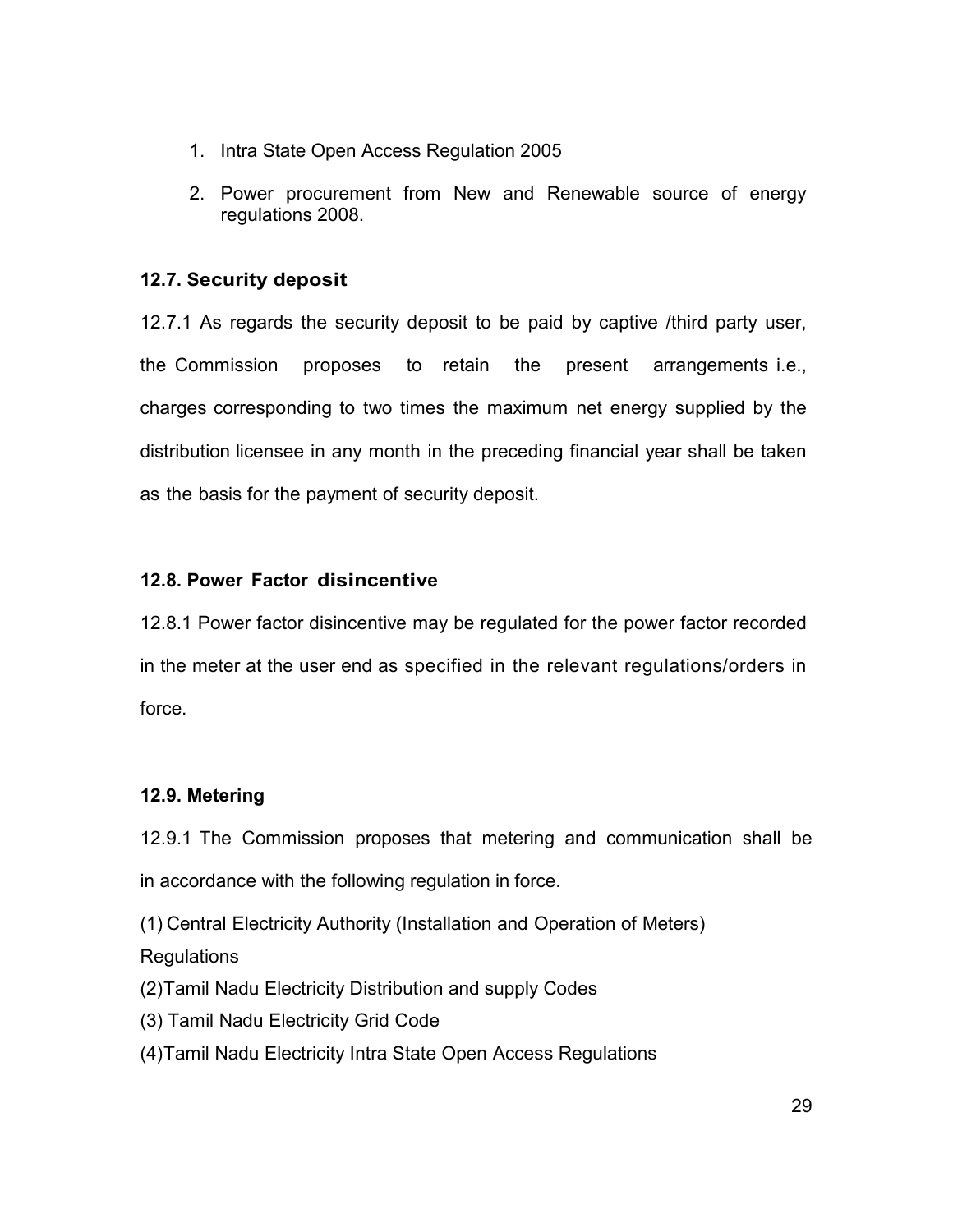### 12.10. Connectivity and Evacuation of power

12.10.1 The connectivity and power evacuation system shall be provided as per the Act / Codes/ Regulations/orders in force.

## 12.11. Harmonics

12.11.1 Since the SPGs use inverters for power conversion, they are prone to generate harmful harmonics. Therefore, SPGs shall take necessary steps to restrict the harmonic generation within the limit prescribed by the CEA Standards for connectivity to the Grid Regulations, 2007 applicable to the distribution system and bulk consumers. If the SPGs inject the harmonics beyond the limit, the SPGs shall pay a compensation of 15% of applicable preferential tariff rate to the licensee to whom the SPG is connected.

(By Order of the Commission)

sd/-

**Secretary** Tamil Nadu Electricity Regulatory Commission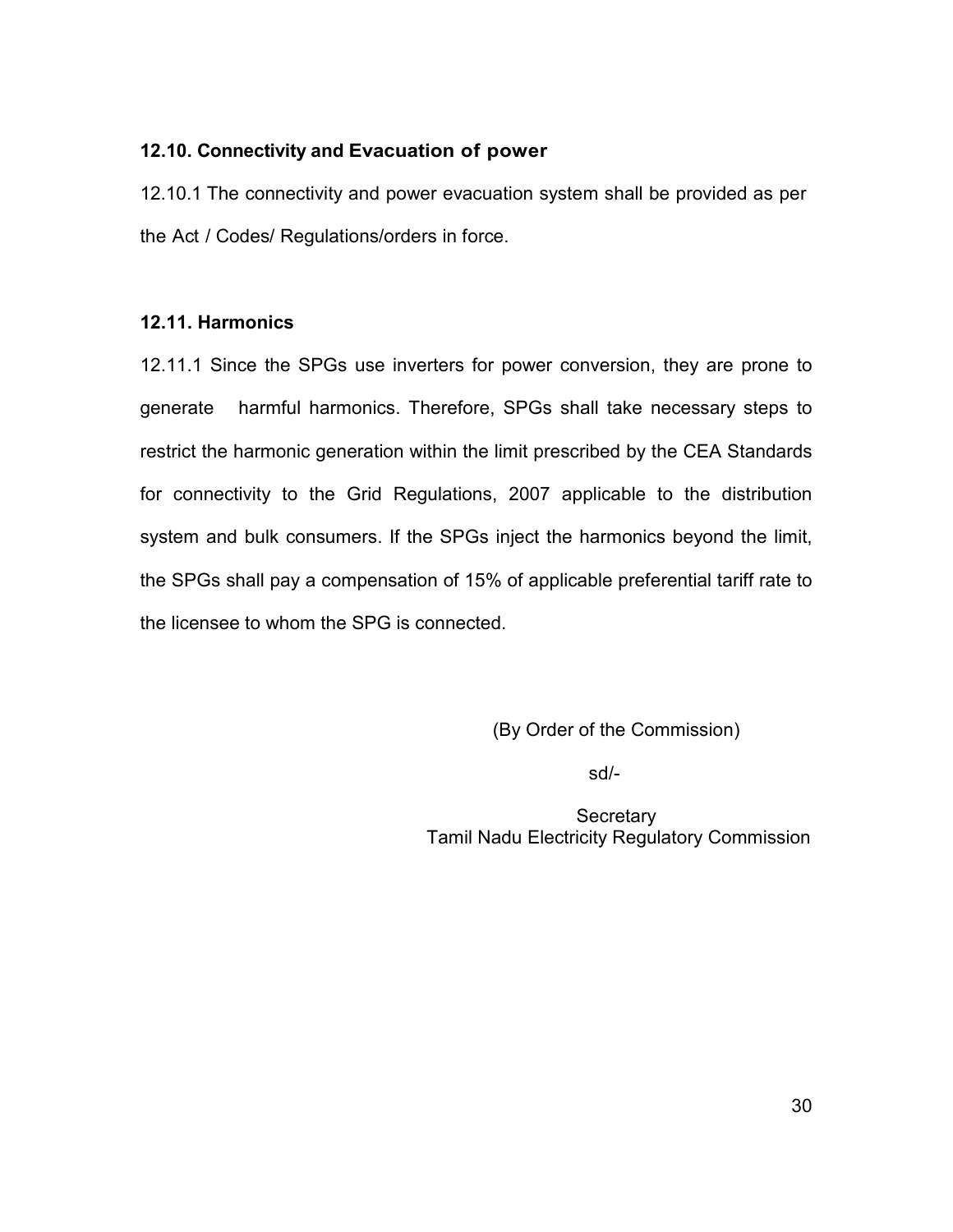Proj. cost 100000

Kw level Solar PV

| Inst. On W.Cap.    | 12.50%                                  |          |          |          |          |          |          |          |          |          |          |          |          |          |          |         |          |          |         |          |          |          |          |          |          |
|--------------------|-----------------------------------------|----------|----------|----------|----------|----------|----------|----------|----------|----------|----------|----------|----------|----------|----------|---------|----------|----------|---------|----------|----------|----------|----------|----------|----------|
|                    | <b>Tariff Details--- Solar.(Thermal</b> |          |          |          |          |          |          |          |          |          |          |          |          |          |          |         |          |          |         |          |          |          |          |          |          |
|                    |                                         |          |          |          |          |          |          |          |          |          |          |          |          |          |          |         |          |          |         |          |          |          |          |          |          |
| Gross Gen          | 2014800                                 | 2014800  | 2014800  | 2014800  | 2014800  | 2014800  | 2014800  | 2014800  | 201480   | 2014800  | 2014800  | 2014800  | 2014800  | 2014800  | 2014800  | 2014800 | 2014800  | 2014800  | 2014800 | 2014800  | 2014800  | 2014800  | 2014800  | 2014800  | 2014800  |
| Net Gen.           | 1893912                                 | 1893912  | 1893912  | 1893912  | 1893912  | 1893912  | 1893912  | 1893912  | 1893912  | 1893912  | 1893912  | 1893912  | 1893912  | 1893912  | 1893912  | 1893912 | 1893912  | 1893912  | 1893912 | 1893912  | 1893912  | 1893912  | 1893912  | 1893912  | 1893912  |
| Years              |                                         |          |          |          |          |          |          |          |          | 10       |          |          |          |          |          |         |          |          |         |          |          | 22       | 23       |          | 25       |
| ROE                | 6900000                                 | 6900000  | 6900000  | 6900000  | 6900000  | 6900000  | 6900000  | 690000   | 6900000  | 690000   | 6900000  | 690000   | 6900000  | 6900000  | 6900000  | 6900000 | 6900000  | 6900000  | 690000  | 690000   | 6900000  | 6900000  | 690000   | 6900000  | 6900000  |
| Depriciation       | 3519000                                 | 3519000  | 3519000  | 3519000  | 3519000  | 3519000  | 3519000  | 3519000  | 3519000  | 3519000  | 3519000  | 3519000  | 3519000  | 3519000  | 3519000  | 3519000 | 3519000  | 3519000  | 3519000 | 3519000  | 3519000  | 3519000  | 3519000  | 3519000  | 3519000  |
| Interest on        |                                         |          |          |          |          |          |          |          |          |          |          |          |          |          |          |         |          |          |         |          |          |          |          |          |          |
| Loan               | 9660000                                 | 9660000  | 8694000  | 7728000  | 6762000  | 5796000  | 4830000  | 3864000  | 2898000  | 1932000  | 966000   |          |          |          |          |         |          |          |         |          |          |          |          |          |          |
| 0 & M              | 1265000                                 | 1337358  | 1413855  | 1494727  | 1580226  | 1670615  | 1766174  | 1867199  | 197400   | 2086916  | 2206287  | 233248   | 2465905  | 2606955  | 2756073  | 2913720 | 3080385  | 3256583  | 3442860 | 3639791  | 3847987  | 4068092  | 4300787  | 4546792  | 4806868  |
| <b>IOWC</b>        | 237989                                  | 239513   | 230955   | 222489   | 214121   | 205855   | 197698   | 189657   | 181737   | 173946   | 166290   | 158779   | 161587   | 164557   | 167696   | 171015  | 174524   | 178233   | 182155  | 186301   | 190684   | 195318   | 200217   | 205396   | 21087    |
| <b>Total</b>       | 21581989                                | 21655871 | 20757810 | 19864216 | 18975346 | 18091470 | 17212872 | 16339856 | 15472740 | 14611861 | 13757578 | 12910266 | 13046493 | 13190512 | 13342769 | 3503735 | 13673909 | 13853816 | 4044014 | 14245092 | 14457671 | 14682410 | 14920003 | 15171188 | 15436739 |
|                    | 11.395                                  | 11.434   | 10,960   | 10.488   | 10.019   | 9.552    | 9.089    | 8.628    | 8.170    | 7.715    | 7.264    | 6.81     | 6.889    | 6.965    | 7.045    | 7.130   | 7.220    | 7.315    | 7.415   | 7.522    | 7.634    | 7.752    | 7.878    | 8.011    | 8.151    |
| <b>IOWC</b>        |                                         |          |          |          |          |          |          |          |          |          |          |          |          |          |          |         |          |          |         |          |          |          |          |          |          |
| O & M              | 105417                                  | 111447   | 117821   | 124561   | 131685   | 139218   | 147181   | 155600   | 164500   | 173910   | 183857   | 194374   | 205492   | 217246   | 229673   | 242810  | 256699   | 271382   | 286905  | 303316   | 320666   | 339008   | 358399   | 378899   | 400572   |
| <b>Receivables</b> | 1798499                                 | 1804656  | 1729817  | 1655351  | 1581279  | 1507622  | 1434406  | 1361655  | 1289395  | 1217655  | 1146465  | 1075855  | 1087208  | 1099209  | 1111897  | 112531  | 1139492  | 1154485  | 1170335 | 118709   | 1204806  | 1223534  | 1243334  | 1264266  | 1286395  |
| <b>Total</b>       | 190391                                  | 1916102  | 1847639  | 1779912  | 1712964  | 1646840  | 1581587  | 1517255  | 1453895  | 1391565  | 1330322  | 1270229  | 1292700  | 1316456  | 1341570  | 1368121 | 139619   | 142586   | 1457240 | 1490407  | 1525472  | 1562542  | 1601733  | 1643165  | 168696   |
| lowc               | 237989                                  | 239513   | 230955   | 222489   | 214121   | 205855   | 197698   | 189657   | 181737   | 173946   | 166290   | 158779   | 161587   | 164557   | 167696   | 171015  | 174524   | 178233   | 182155  | 186301   | 190684   | 195318   | 200217   | 205396   | 210871   |
| Av.cost/unit       |                                         |          |          |          |          |          |          |          |          |          |          |          |          |          |          |         |          |          |         |          |          |          |          |          | 8.338    |

| Proj. cost     | 115000000               |
|----------------|-------------------------|
| PLF            | 23.00%                  |
| Depreciation   | 3.60%                   |
| Interest       | $12\%$ (10 + 1) yr.     |
| Dt:Eq.         | 70 & 30                 |
| 0 & M          | 1.1% with 5.72 % escl.  |
| Residual value | 10%                     |
| ROE            | 20.00%                  |
| Life of Plant  | 25 Yr.                  |
| Aux.consump.   | 6%                      |
| W.Cap.         | O&M 1m +Receivables 1m. |
|                |                         |

Solar Thermal

|                    |          |          |          |          |          |          |          |         |         |         |         | Tariff Details--- Solar.(P/V |         |         |         |         |         |         |         |         |         |         |         |         |         |
|--------------------|----------|----------|----------|----------|----------|----------|----------|---------|---------|---------|---------|------------------------------|---------|---------|---------|---------|---------|---------|---------|---------|---------|---------|---------|---------|---------|
|                    |          |          |          |          |          |          |          |         |         |         |         |                              |         |         |         |         |         |         |         |         |         |         |         |         |         |
| <b>Gross Gen</b>   | 1664400  | 1664400  | 1664400  | 166440   | 1664400  | 166440   | 1664400  | 1664400 | 1664400 | 1664400 | 1664400 | 1664400                      | 1664400 | 1664400 | 1664400 | 1664400 | 1664400 | 1664400 | 1664400 | 1664400 | 1664400 | 1664400 | 1664400 | 1664400 | 1664400 |
| Net Gen.           | 1664400  | 1664400  | 1664400  | 1664400  | 1664400  | 1664400  | 1664400  | 1664400 | 1664400 | 1664400 | 1664400 | 1664400                      | 1664400 | 1664400 | 1664400 | 1664400 | 1664400 | 1664400 | 1664400 | 1664400 | 1664400 | 1664400 | 1664400 | 1664400 | 1664400 |
| Years              |          |          |          |          |          |          |          |         |         |         | 11      |                              |         |         |         |         |         |         |         |         |         | 22      |         |         |         |
| <b>ROL</b>         | 4200000  | 4200000  | 4200000  | 420000   | 4200000  | 4200000  | 4200000  | 4200000 | 4200000 | 4200000 | 4200000 | 4200000                      | 4200000 | 4200000 | 4200000 | 4200000 | 4200000 | 4200000 | 4200000 | 4200000 | 4200000 | 4200000 | 4200000 | 4200000 | 420000C |
| Depriciation       | 2142000  | 2142000  | 2142000  | 2142000  | 2142000  | 2142000  | 2142000  | 2142000 | 2142000 | 2142000 | 2142000 | 2142000                      | 2142000 | 2142000 | 2142000 | 2142000 | 2142000 | 2142000 | 2142000 | 2142000 | 2142000 | 2142000 | 2142000 | 2142000 | 2142000 |
| Interest on        |          |          |          |          |          |          |          |         |         |         |         |                              |         |         |         |         |         |         |         |         |         |         |         |         |         |
|                    | 5880000  | 5880000  | 5292000  | 4704000  | 4116000  | 3528000  | 2940000  | 2352000 | 1764000 | 1176000 | 588000  |                              |         |         |         |         |         |         |         |         |         |         |         |         |         |
| 0 & M              | 770000   | 814044   | 860607   | 909834   | 961877   | 1016896  | 1075062  | 1136556 | 1201567 | 1270297 | 1342958 | 141977                       | 1500986 | 1586842 | 1677610 | 1773569 | 1875017 | 1982268 | 2095654 | 2215525 | 2342253 | 2476230 | 2617870 | 2767612 | 2925920 |
| <b>IOWC</b>        | 14486    | 145790   | 140581   | 135428   | 130334   | 12530    | 120338   | 115443  | 110622  | 105880  | 101220  | 9664                         | 98358   | 100165  | 102076  | 10409   | 106232  | 108490  | 11087   | 113401  | 116068  | 118889  | 12187   | 125023  | 128356  |
| Total              | 13136863 | 13181834 | 12635189 | 12091262 | 11550211 | 11012199 | 10477401 | 9945999 | 9418189 | 8894176 | 8374178 | 785842                       | 7941343 | 8029007 | 8121686 | 8219665 | 8323249 | 8432758 | 8548531 | 8670926 | 8800322 | 8937119 | 9081741 | 9234636 | 9396276 |
|                    | 7.895    | 7.920    | 7.591    | 7.265    | 6.940    | 6.616    | 6.295    | 5.976   | 5.659   | 5.344   | 5.031   | 4.721                        | 4.771   | 4.824   | 4.880   | 4.939   | 5.001   | 5.06    | 5.136   | 5.210   | 5.287   | 5.370   | 5.456   | 5.548   | 5.645   |
| <b>IOWC</b>        |          |          |          |          |          |          |          |         |         |         |         |                              |         |         |         |         |         |         |         |         |         |         |         |         |         |
| <b>10 &amp; M</b>  | 6416     | 67837    | 71717    | 75820    | 80156    | 84741    | 89589    | 94713   | 100131  | 105858  | 111913  | 11831                        | 125082  | 132237  | 13980   | 147797  | 156251  | 165189  | 174638  | 184627  | 195188  | 206352  | 218156  | 230634  | 243827  |
| <b>Receivables</b> | 1094739  | 1098486  | 1052932  | 1007605  | 962518   | 917683   | 873117   | 828833  | 784849  | 741181  | 697848  | 65486                        | 661779  | 669084  | 676807  | 684972  | 693604  | 702730  | 712378  | 72257   | 733360  | 744760  | 756812  | 769553  | 783023  |
| Total              | 115890   | 1166323  | 1124650  | 1083425  | 1042674  | 1002425  | 962705   | 923546  | 884980  | 847039  | 80976   | 77318.                       | 786861  | 801321  | 816608  | 83276   | 849855  | 867919  | 887015  | 907204  | 928548  | 951112  | 974968  | 1000187 | 1026850 |
| llowc              | 144863   | 145790   | 140581   | 135428   | 130334   | 125303   | 120338   | 115443  | 110622  | 105880  | 101220  | 96648                        | 98358   | 100165  | 102076  | 104096  | 106232  | 108490  | 110877  | 113401  | 116068  | 118889  | 121871  | 125023  | 128356  |
| Av.cost/unit       |          |          |          |          |          |          |          |         |         |         |         |                              |         |         |         |         |         |         |         |         |         |         |         |         | 5.775   |

Inst. On W.Cap. 12.50%

Proj. costPLF 19.00% Depreciation 3.60% Interest 12% (10 + 1) yr. O & M 1.1% with 5.72 % escl. PLF<br>Depreciation<br>Interest<br>Dt:Eq.<br>0 & M Residual value 10%<br>ROE 20.00%<br>Life of Plant 25 Yr.<br>Aux.consump. 0&M 1m +Receivables 1m.

70000000

Solar PV MW scale